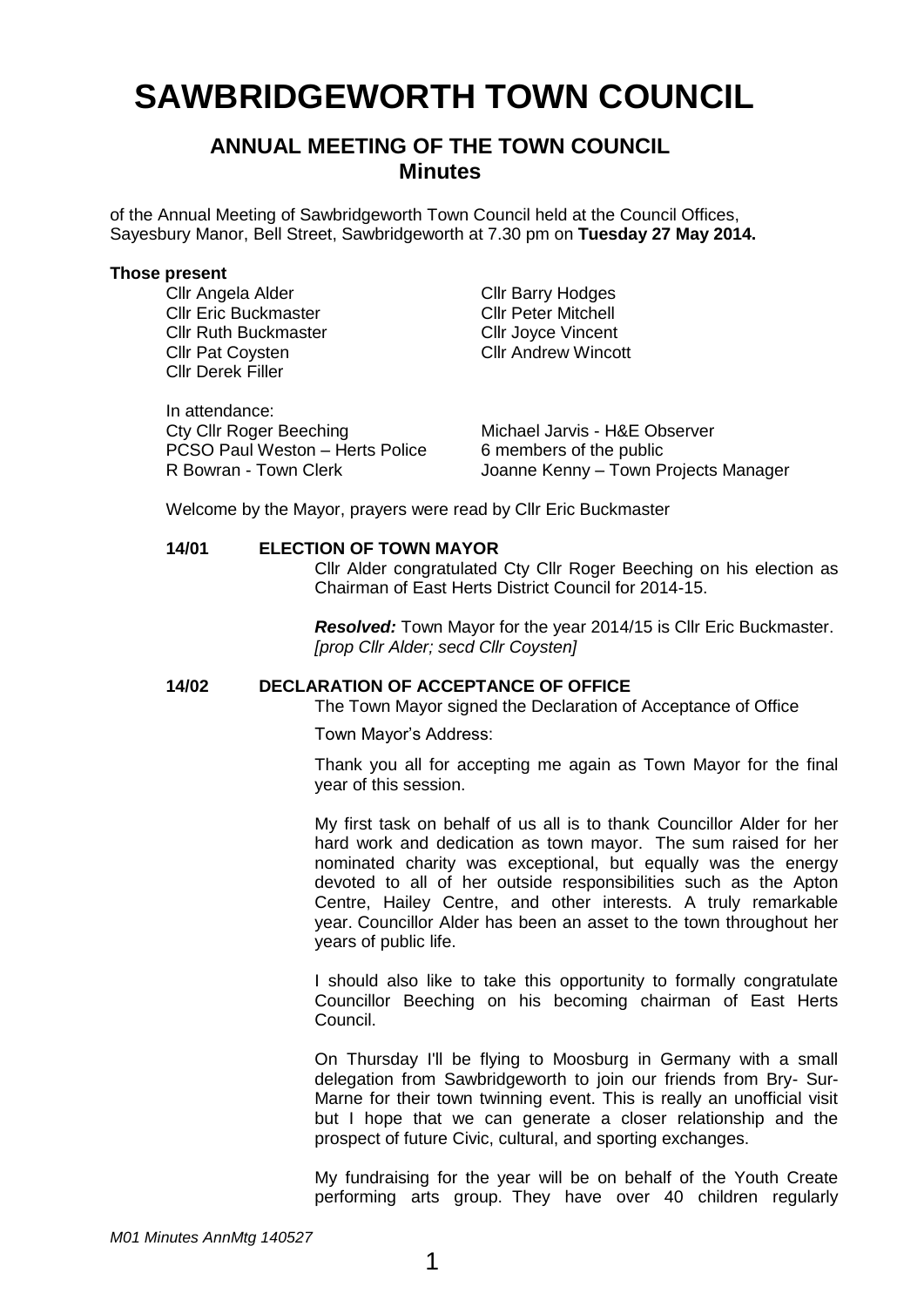attending and are particularly supportive of children with disabilities or special needs. Ruth and I are really looking forward to working with them over the coming year.

My events for the coming year will be as follows:

**6th July** will be the Civic Service at Great St Mary's with reception afterwards here in the chamber.

**4th August** there will be a Civic breakfast here in the chamber to mark the beginning of commemorations of WW1. Members and Officers will be invited along with representatives from the community, and especially the various faiths and denominations.

**25th October** I shall be holding a quiz night at the Bullfields Centre **December 6th** there will be Christmas Party with a band at the Memorial Hall

**My Civic Dinner will be on 28th March** at the Memorial Hall.

The working relationship I have with the Town Clerk and officers is already very strong and I'm sure that will only be enhanced in the next 11 months.

When I was last mayor I spoke of the need for improved communication through technology. Over the past few years commercial and public sector organisations have realised the importance of social media. However I feel many of them are missing the point. Good communication means effective listening, not promoting or selling. For people like us social media should be like sonar, sending out a signal and waiting for the response, listening more than speaking, watching for trends and responding accordingly. We don't have political leadership here, but we are political in the original sense of the word. Our very public engagement with the District Plan Consultation meant that we could legitimately represent the views of the townspeople with our response. We should take every opportunity to engage which is why our roles as members of outside bodies or as champions is so vitally important and we should feedback what we are hearing. As you are all aware the social and political landscape is changing and we must be prepared to be flexible and be ready to respond.

Finally, in the new year 2015 I propose to hold two open mornings to coincide with the farmers markets to encourage residents to stand for the town council elections in May. Elections will also be held at the same time for the District Council, and of course the General Election for Parliament.

That, however, is nearly a year away and in the meantime I look forward to representing the town and working with councillors and officers for the remaining period of this term in supporting our residents, community groups, and businesses.

#### **14/03 APOLOGIES FOR ABSENCE**

Apologies were received from Cllr Tom Reeks – prior engagement and Cllr Will Mortimer – EHDC meeting Cllr Jane Adams was absent.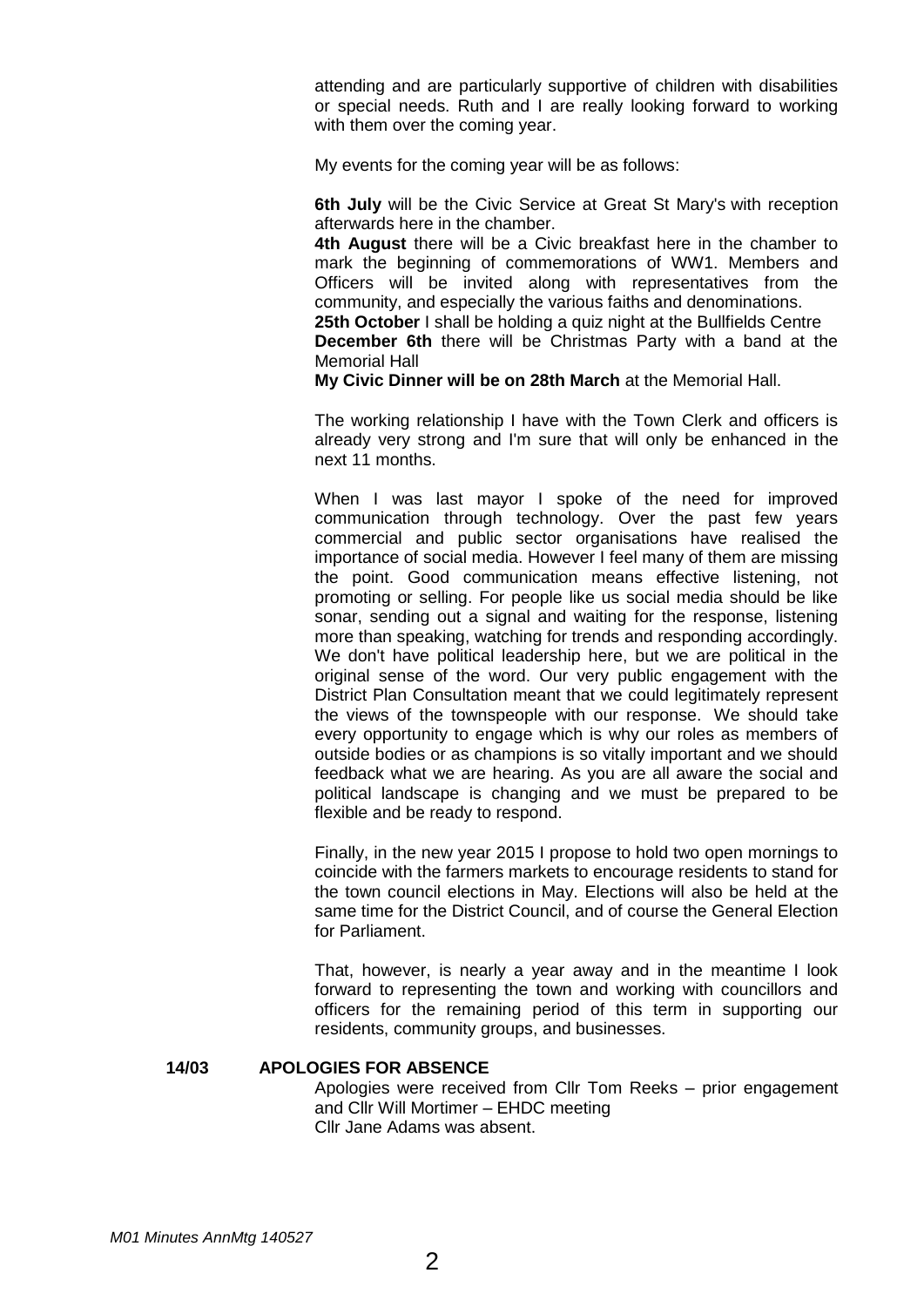Cllr Alder reviewed her year.

Looking back, not only at this past year, but to earlier years as Mayor I am struck with the recurring theme – community cohesion, quality of life, the environment, our unique identity as a small town, our schools and clubs and the range of organisations and groups embroidering the social fabric of Sawbridgeworth. These are precious attributes which we as a Town Council have sought to preserve for posterity while at the same time recognising that we should not wrap the town in aspic but move with the times. In this regard we have recently refreshed and upgraded our website, we are on face book and twitter and publish a regular Newsletter for residents.

I began last year by commenting that the Council would be inviting representatives from the community to work with members and officers in writing a new Town Action Plan. Pleasingly our first plan achieved all its objectives. We now have a group of 25 people actively engaged on this, albeit, it is probably not as far forward as we would wish. One of our major concerns relates to the continued threat of Harlow North and we hope that our response to East Herts Draft District Plan Preferred Options Consultation will be heeded and acted upon. We will be looking to our District Councillors to make vigorous representations on behalf of our residents when this issue is debated and further work is done on the proposals.

As a Town Council we are preparing to commemorate WW1 and another group of interested residents including some who are already engaging in the preparation of the new Town Action Plan are assisting with this as the Town Council facilitates the meetings. During the year I have attended many events as members can testify through my monthly updates on my activities. Just to highlight a few involving children that I enjoyed such as the Teddy Toddle on Bullfields with the preschool nursery; the unveiling of a plaque at the Montessori School held at the cricket club; the Spellbrook School Leavers' Service; the recent Sport Relief day at Fawbert and Barnard School and last Monday a Fun Day at Spellbrook School run by year 6 children in aid of my chosen charity which raised £200. Also memorable were the Hertfordshire Music Schools' concerts I was privileged to attend at Watford, the Royal Albert Hall and Haileybury School showcasing the huge reservoir of talented young musicians in our County.

I have visited all our schools and invited the primary school's School Councils to visit this Council chamber and to conduct their own meetings here.

I was entertained and fed by the Scouts at their cooking competition; I attended the St. George's Day Parade both here and at Bishop's Stortford; I enjoyed star gazing with the Brownies, the Leventhorpe School Prom, handing out medals to the young footballers at Sawbridgeworth Town Football Club; the ATC  $30<sup>th</sup>$  Anniversary Dinner, their Award evening at Chelmsford and the Presentation evening a couple of weeks ago and all events organised by our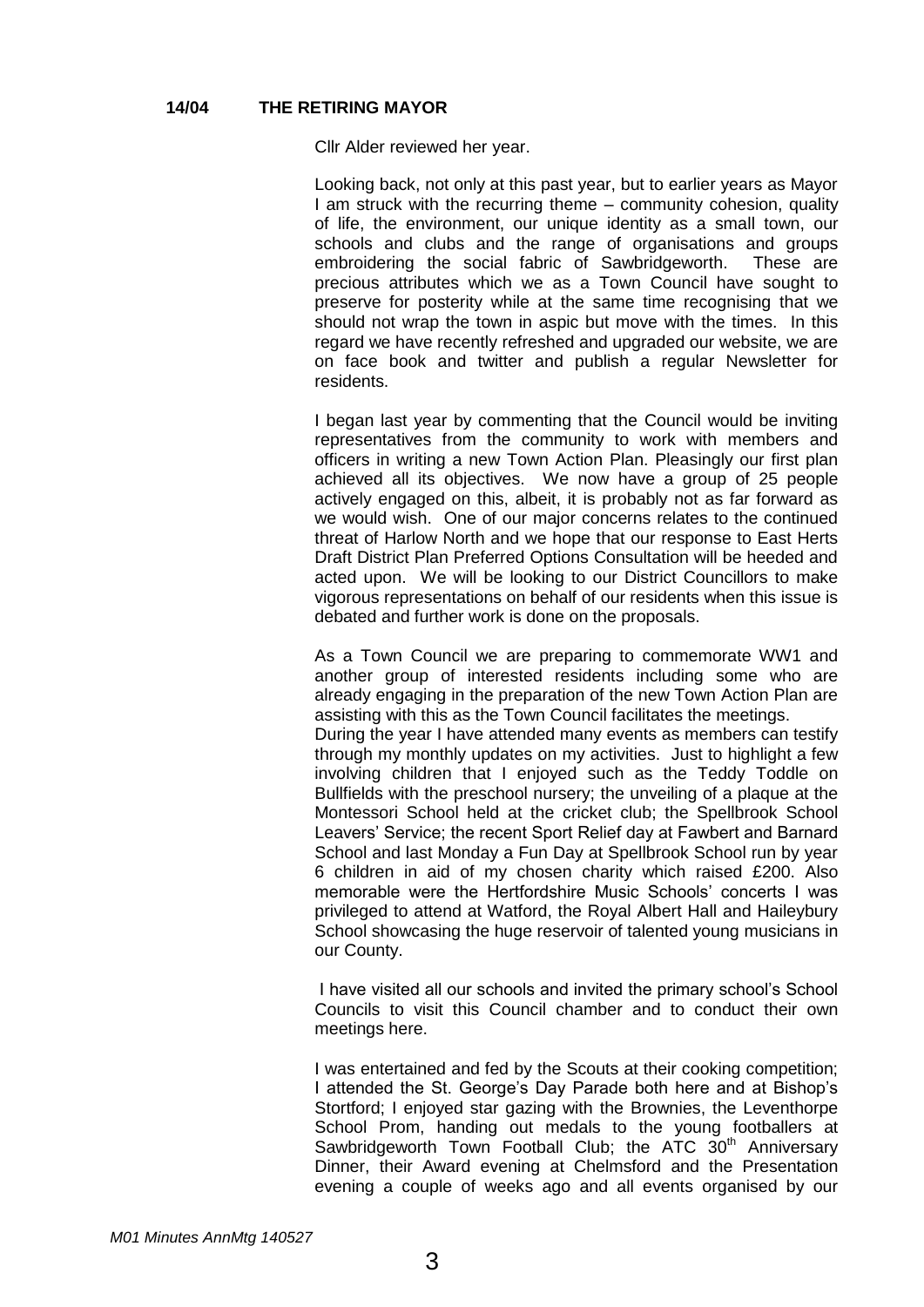young people.

On the business front I was delighted to open the Art gallery in Bells Walk, the Isabel Hospice shop and the re-launch of Harlequin dress shop both in Bell Street. I would also like publicly to thank all the retailers and businesses who gave so generously towards my various fund raising events it was much appreciated. We continue to have a thriving Farmers' Market held on the first Saturday in the month. We are now entering on the second year of monthly markets. I visited both Hospices serving the residents of Sawbridgeworth and found both to be compassionate, sensitive and caring in the delicacy of their approach when meeting with people at such difficult times for families and loved ones.

My charity fund raising events were well supported from the 10K friends run, to the Leventhorpe teachers 10k round the sports field, the quiz evening and not forgetting my Charity Civic Dinner last month, Celebrating Young People, which was a resounding success. In total almost £8,000 has been sent to the Teenage Cancer Trust which includes money which was Gift Aided.

The year has been memorable on many fronts and I have enjoyed representing our town at the various civic functions in our neighbouring towns including the Dunmow and Bishop's Stortford Carnivals, the Civic Services, the 70<sup>th</sup> anniversary of the Runway at Stansted Airport built by the American Air Force during the  $2<sup>nd</sup>$  World War and many other events.

I cannot end my report without reference to the support and help I have received from our Town Clerk, Richard Bowran and his staff throughout the period of my mayoral year. He has always responded readily to my need for information, help or advice.

In conclusion I would like to thank you, Andrew, my Deputy, and my fellow Councillors, for your support and particularly for the manner in which you have enabled the business of the Council to be conducted in a spirit of cooperation and thoughtful consideration of each item placed before you.

And last, but not least, I have been supported throughout my year by my darling husband Ron, who has been by my side at all the civic functions I have attended and missing out on seeing his beloved Chelsea, or his Surrey cricket team plus all the other big events in the sporting calendar.

#### **14/05 DECLARATIONS OF PECUNIARY INTEREST**

To receive any Declarations of Pecuniary Interest by Members There were none

### **14/06 ELECTION OF DEPUTY TOWN MAYOR**

*Resolved:* Deputy Town Mayor for the year 2014/5 is Cllr Barry Hodges. *[prop Cllr Wincott; secd Cllr Filler]*

#### **14/07 PUBLIC FORUM**

To receive representations from members of the public on matters within the remit of the Town Council. None were made.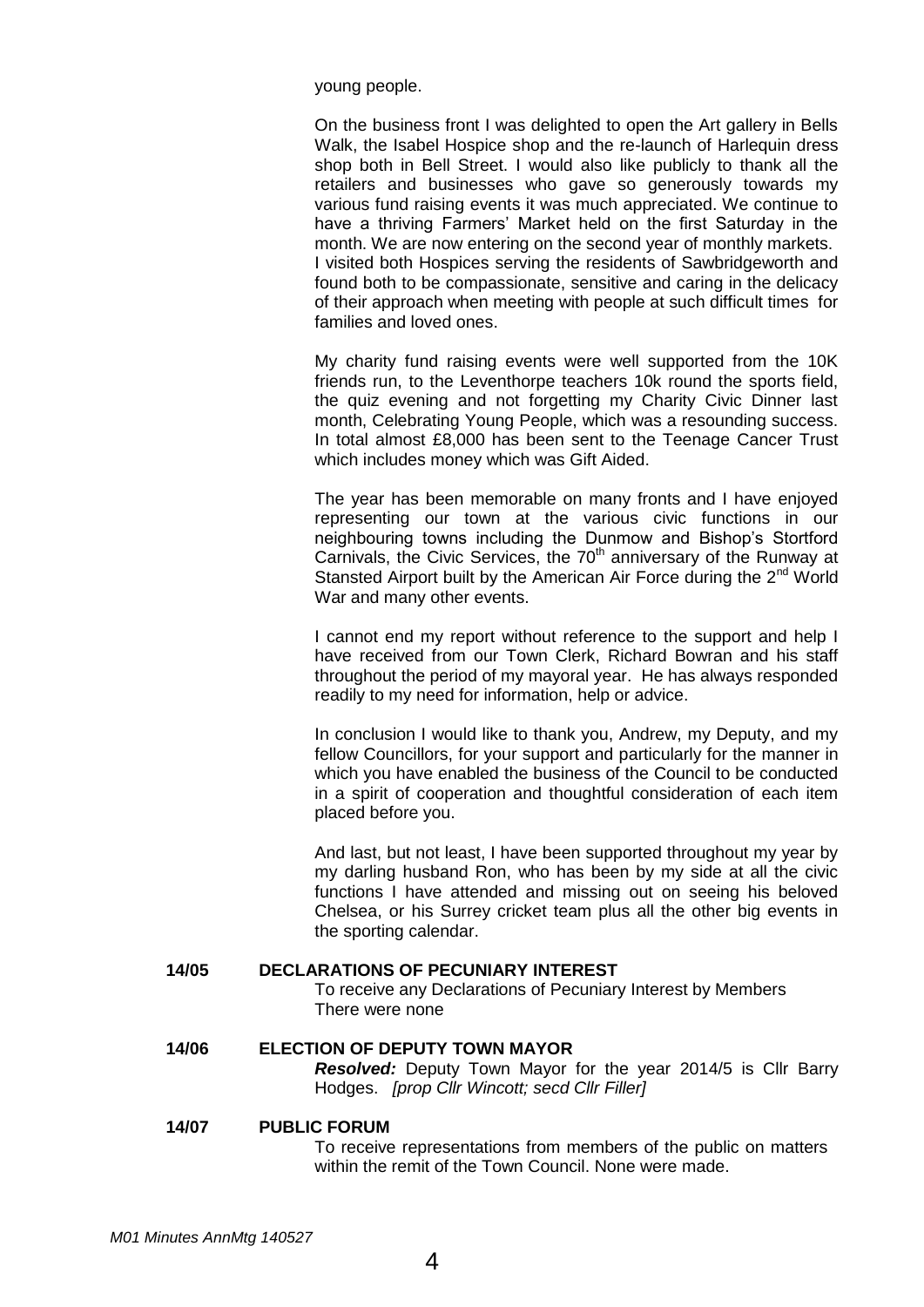#### **14/08 MINUTES**

*Resolved:* To approve as a correct record the minutes of the Council Meeting held on 28 April 2014 (M12) *[prop Cllr Filler; secd Cllr Vincent]*

#### **14/09 PLANNING COMMITTEE**

*Received and Noted:* The Minutes of the Planning Committee Meetings held on:

- 29 April 2013 (P20)
- 13 May 2013 (P21)

#### **14/10 AMENITIES COMMITTEE**

*Received and Noted:* The minutes of the Amenities Committee Meeting held on:

• 13 May 2013 (A04)

#### **14/11 MAYOR'S CORRESPONDENCE/COMMUNICATIONS**

Mayor's communications were contained in his address. Additional events:

- Harlow Civic service Cllr Alder to attend
- Bishops Stortford Civic Service Cllr Hodges to attend
- Friends of Pishiobury Park Clerk and Project Manager to attend
- Fun on the Field Project Manager to manage.

#### **14/12 REPRESENTATIVES & CHAMPIONS REPORTS**

To receive representatives reports from:

- o County Councillor Roger Beeching congratulated the new mayor and Angela and Ron Alder on the impending  $60<sup>th</sup>$  wedding anniversary and then reported:
	- o He would continue to attend STC meetings even though he was also Chairman of EHDC
	- o His theme as Chairman is "Service to the Community"
	- o Volunteering, he will sing the song of all that is good.
	- o He stated the fact that of the 2,800 students and alumni of Haileybury College, 200 were killed and 1,000 were wounded in the Great War.
- o District Councillor Eric Buckmaster reported:
	- o A consultation on the future of Sawbridgeworth's Conservation area on 29 May in the Memorial hall.
	- o The consultation on the District Plan has ended. On 17 July it will be reviewed at EHDC
- o Hertfordshire Police, PCSO Paul Weston reported:
	- o Thanks to Joanne Kenny for her work with the police on the Fun on the Field project.
	- o Working with the elderly at home and at the Hailey Centre
	- o Community School work
	- o Traffic flow in Station Road had improved since the introduction of the new parking restrictions.
	- o Crime is down this month but up slightly on the same period last year.
	- o Thefts reported of fuel at the Shell filling station.
		- Members discussed the traffic chaos currently being caused by Rumbles Fish Bar in London Road. EHDC had place no planning restrictions and so there is little to enforce, a suggestion of double yellow lines in the area was suggested.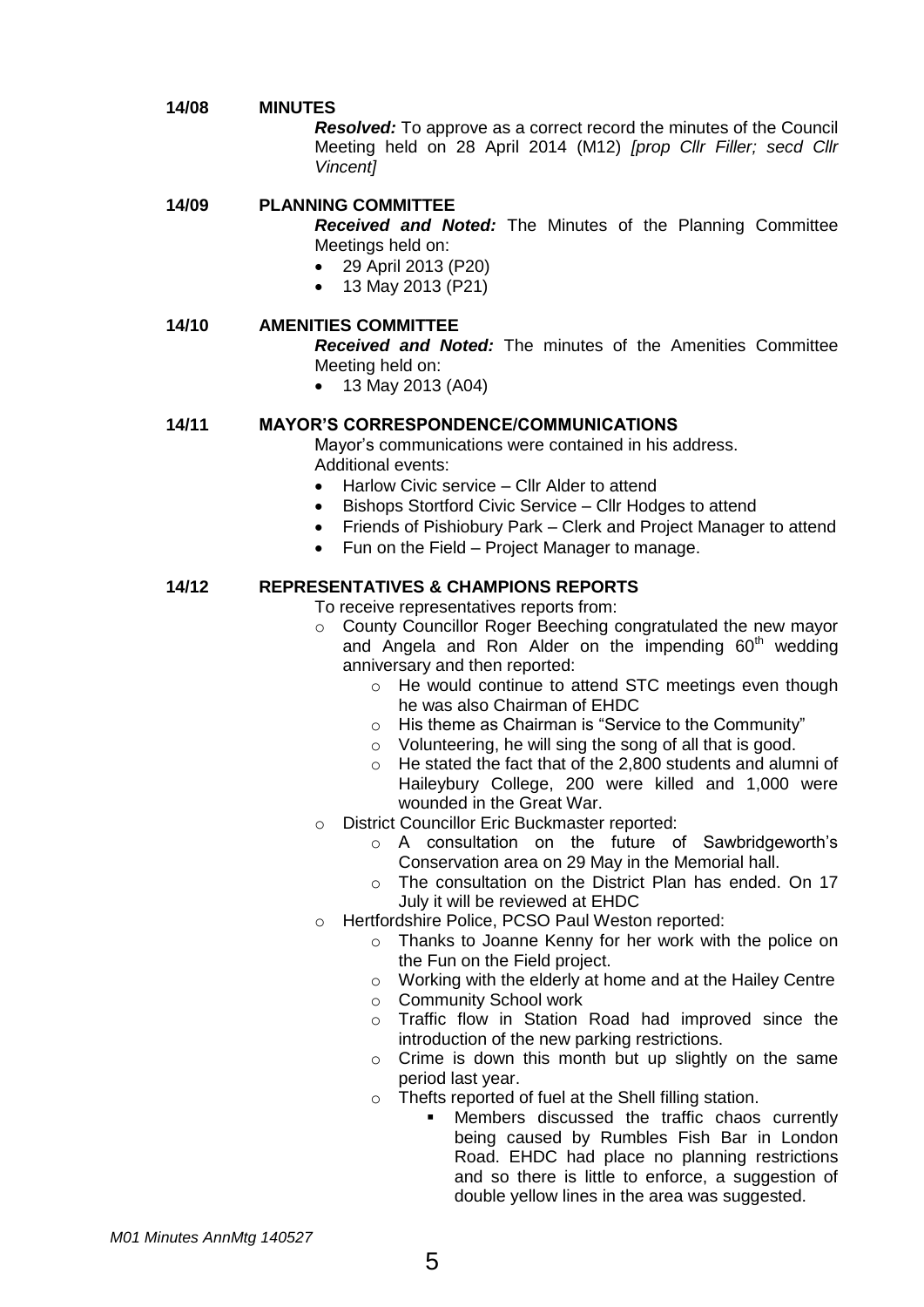- o Duckling Centre, Cllr Mitchell reported:
	- o A meeting on 16 May at which it was learned that the centre manager, Carol King, had bid for funding from the HCC "Baby Brain" project.
	- o Learned that every school will now have a named school nurse.

#### **14/13 RIVERS NURSERY SITE AND ORCHARD GROUP**

A complaint has been made by Mr Joseph Fitzgerald relating to the announcement of the cessation of public activities by the RNSOG. The response by the mayor and the text of the complaint are attached as Appendix J.

#### **14/14 CLERK'S REPORT**

- **Members Register of Interests** Members are reminded at this time of year that if there are any changes in their Pecuniary Interests they should now do so.
- **Town Action Plan 2014-18** The meeting scheduled for 14 May was postponed because only four members of the working party confirmed that they were able to attend. A new date will be arranged to progress the preparation of the plan.
- **Response to EHDC Preferred Options Consultation** The Town Council has responded to the Consultation on the EHDC Preferred Options document. Copies of the response will be tabled at the meeting.
- **Sawbobus** We have been advised that we have been successful in being awarded an annual grant of £1,000 by Epping Forest District Council.

The Mercedes bus doors are still under repair and there is little prospect of obtaining spares. The service continues to have been maintained by using the reserve vehicle which as a consequence has not been available for hire.

#### **14/15 THE HAILEY CENTRE**

*Received:* The Hailey Centre Executive Committee Chairman's Report for 2013 *[attached as Appendix A]*

#### **14/16 SAWBRIDGEWORTH YOUNG PEOPLES RECREATION CENTRE**

- 1. *Received:* the SYPRC Chairman of Management Committee's Report for 2013 *[attached as Appendix B]*
- 2. *Resolved:* To appoint four Committee Members, Cllrs Alder, R Buckmaster, Filler and Reeks, and to elect as Chairman, Cllr Filler, for the SYPRC Management Committee for 2014/15. *[prop Cllr Hodges; secd Cllr Filler].* The other committee members are Lisa Mott; Gill Hawkins; Ron Alder, Joanne Kenny, Lisa Dale and a police representative.

#### **14/17 COMMITTEES**

- 1. *Resolved:* To confirm Committee structure for the year 2014/15 *[prop Cllr Alder; secd Cllr R Buckmaster] [structure attached as Appendix C]*
- 2. *Resolved:* To appoint Committee members for the year 2014/15 *[prop Cllr Alder; secd Cllr R Buckmaster] [appointments attached as Appendix D]*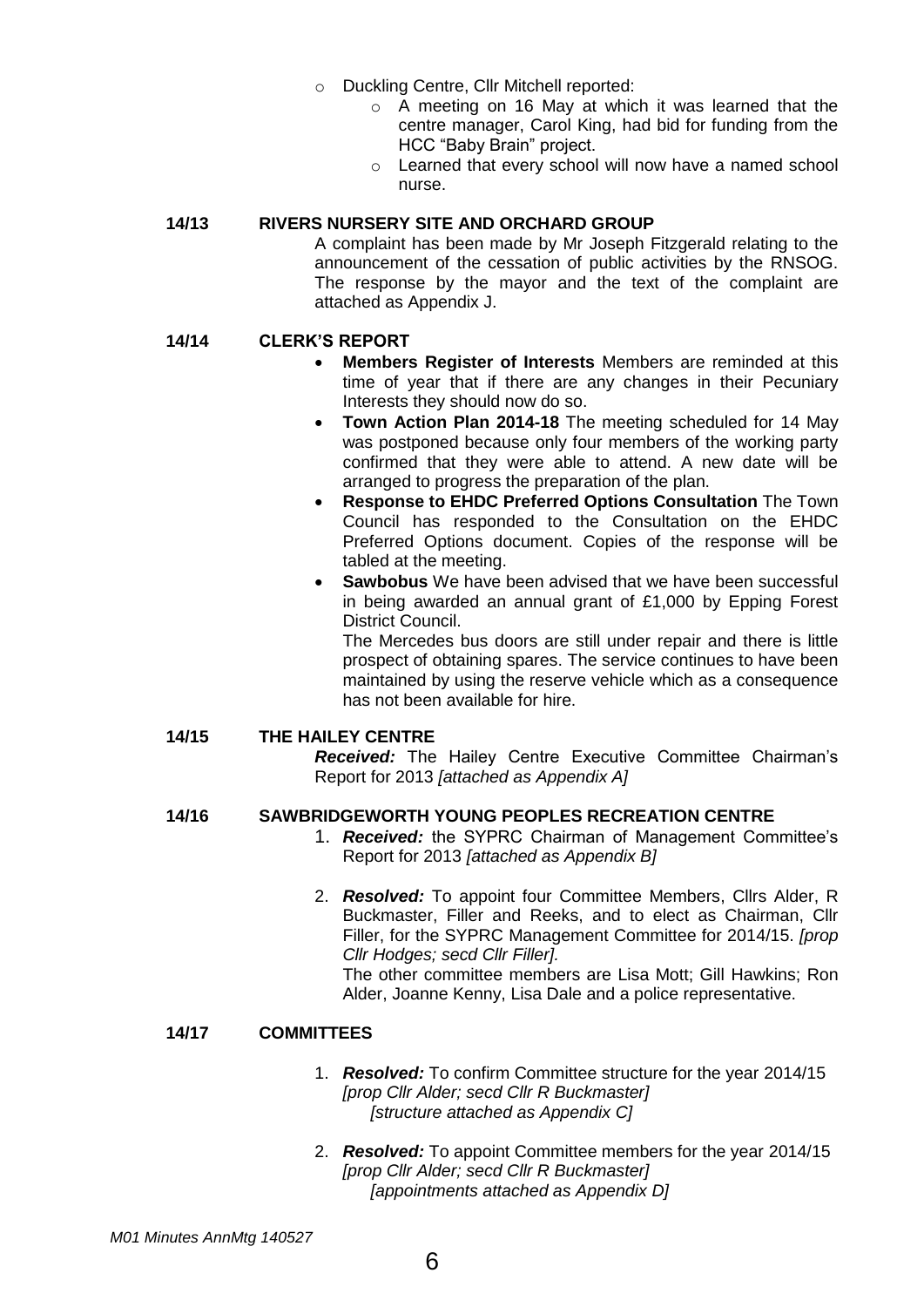3. *Resolved:* To delegate authority to Chairman and Deputy Chairman of Planning Committee to respond on behalf of the Council in the months of August and December *[prop Cllr Vincent; secd Cllr Alder]*

#### **14/18 CHAMPIONS**

*Resolved:* To appoint members as Champions for areas of Council responsibility *[prop Cllr Vincent; secd Cllr Filler] [appointments attached as Appendix E]*

#### **14/19 REPRESENTATIVES**

*Resolved:* To appoint/nominate representatives to serve on other organisations. *[prop Cllr Vincent; secd Cllr Filler] [appointments attached as Appendix F]*

#### **14/20 SUBSCRIPTIONS**

*Resolved:* To consider the payment of the Subscriptions for the year 2014/15 *[prop Cllr R Buckmaster; secd Cllr Wincott] [schedule of subscriptions attached as Appendix G]*

#### **14/21 CALENDAR OF MEETINGS**

*Resolved:* To consider and approve the Calendar of Council and Committee meetings for the year to June 2015 *[prop Cllr Vincent; secd Cllr Alder] [schedule attached as Appendix H]*

#### **14/22 SAWBRIDGEWORTH TOWN ACTION PLAN**

Clerk advised that a new date for the next meeting would be arranged shortly.

#### **14/23 DEPOSIT & CONSULTATION DOCUMENTS**

Electoral Review of Hertfordshire – public consultation

#### **14/24 FINANCIAL REPORT**

*Noted:* The current Financial Report

#### **14/25 ACCOUNTS FOR PAYMENT**

*Noted and Approved:* Accounts for payment

Meeting was closed at 21:50

The next meeting of the Town Council will be held at 7.30 pm on Monday 30 June 2014 in the Council Offices at Sayesbury Manor, Bell Street **Sawbridgeworth**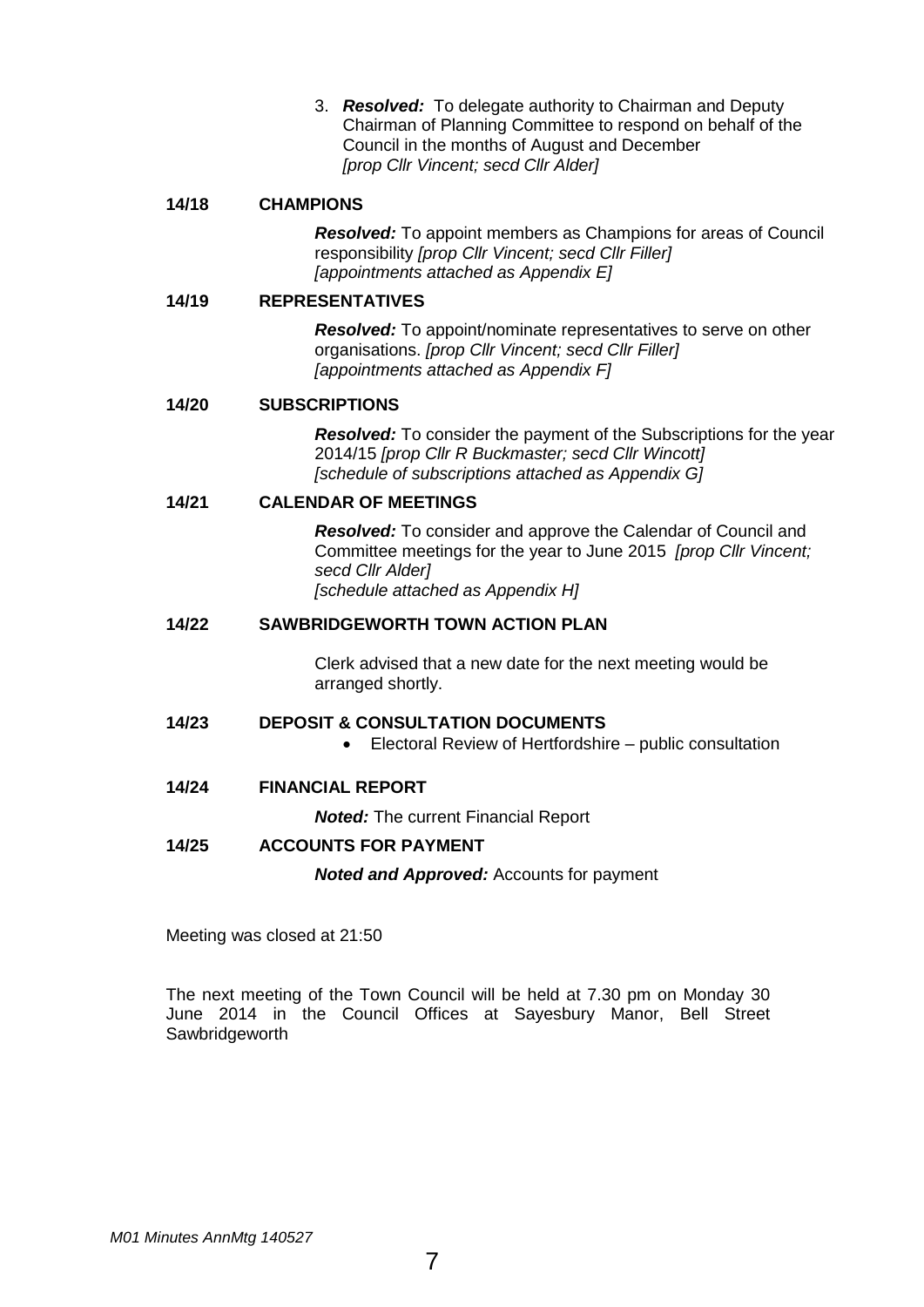# **FRIENDS OF THE HAILEY DAY CENTRE**

# **REPORT FOR THE YEAR 2013/14**

### **Objects and Powers**

**The Trust is established for the benefit of older people in the Parish of Sawbridgeworth with the object of improving their quality of life.**

The Board met on five occasions during the period covered by this report and has dealt with matters relating to the efficient running of the Centre including reviewing the health and safety policy, financial management arrangements, staffing issues and rates of pay together with the upgrading of the Centre.

The serving Trustees are:

| Councillors - Mrs. Angela Alder<br>Mrs. Pat Coysten<br>Mr. Peter Mitchell | ) four year terms until May 2015  |
|---------------------------------------------------------------------------|-----------------------------------|
| Community - Mr. Colin Gill<br>Mr. Tony Fitch<br>Mr. Ralph Reed            | ) three year terms until May 2014 |

Mr. Steve Robertson ) Mr. Eric Buckmaster )

The Trustees are very grateful to the Town Council for the grant towards the cost of utilities and to Hertfordshire County Council Health and Community Services for its grant towards staffing costs. During this year the Board was grateful for a grant from County Councillor Roger Beeching from his Locality budget towards the cost of a replacement of a wall mounted hot water heater in the kitchen. The Board gratefully acknowledges the contribution from all sources of financial support which are helping to keep the Centre a welcoming, attractive and vibrant place to visit for the older people of Sawbridgeworth.

The new build has opened up new ways of co-operation and mutual benefit between the Centre and Town Council for shared use of some of the facilities. One of the things I requested was wooden floor in the council chamber so that the Hailey people could enjoy tea dances and I am pleased to report that we have had a couple of such dances. One unfortunately had to be abandoned last October due to a power cut, however, we were able to hold the Christmas Fayre with the stalls in the council chamber and the refreshments in the main hall. Likewise the Town Council was able to use the Hailey Centre as an over flow as in the recent case of the District Plan consultation and this evening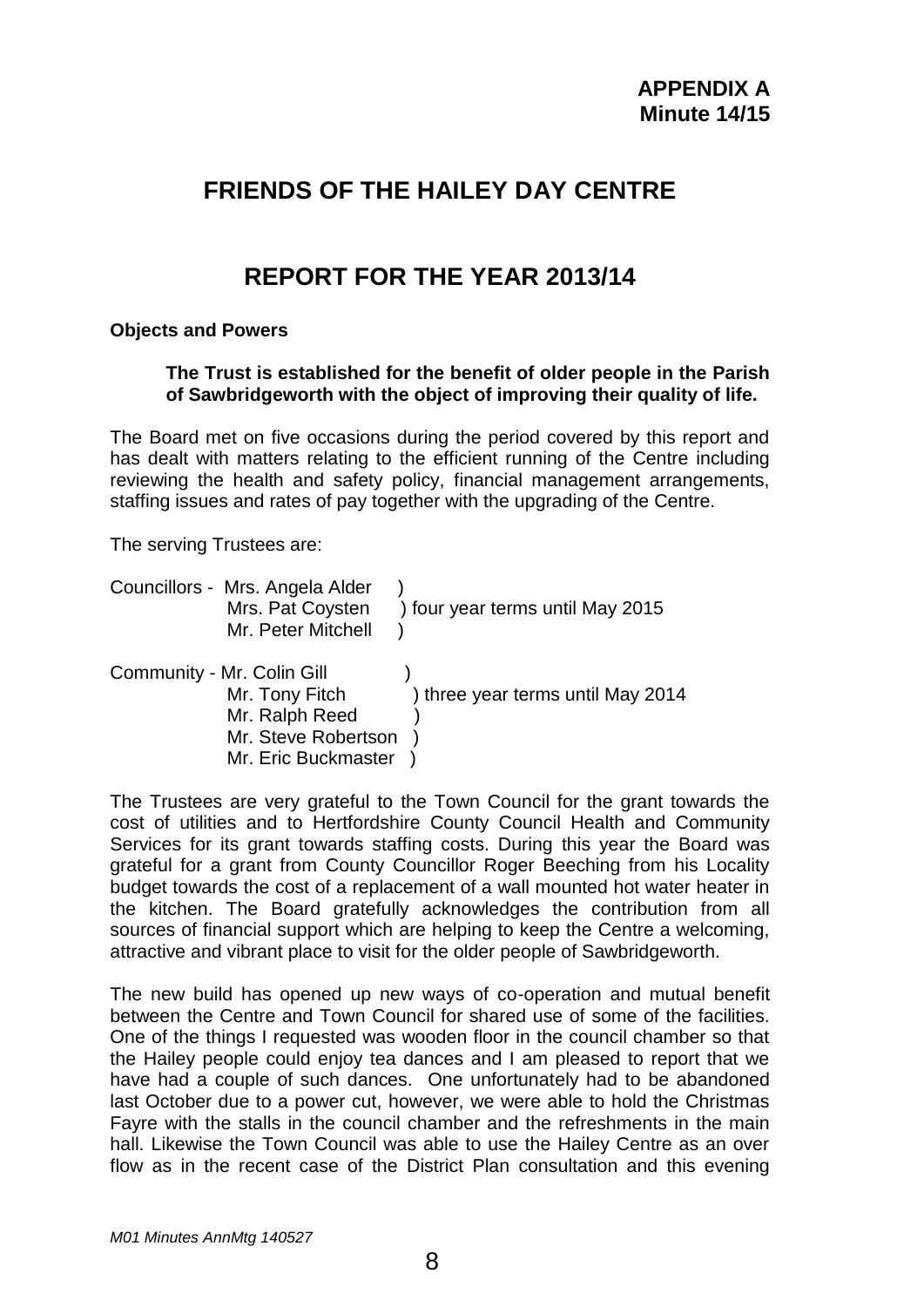when the proposed plans are laid out for inspection and the kitchen is being used for catering purposes.

As last year I am able to report continuing success of the catering at the Centre and we fully acknowledge that it is very much due to Mrs. Gill's catering expertise and the wonderful support she receives from the volunteers who assist her with food preparation. The volunteers also serve the lunches week in and week out and without whom the Centre would not be able to survive. Incidentally, I am delighted to report that on a recent inspection by the environmental Health Officer that we have been upgraded from a four to a five star category. The test now will be to maintain that standard to ensure the same award next year.

The Management Committee has met regularly throughout the year and offered sound and practical advice to the Board which has been warmly received and acted upon.

In March the Board organised the annual "Thank you" lunch for our wonderful volunteers which was well attended by the volunteers plus their partners or friends. Mrs. Gill and her family cooked and served the delicious meal much to the enjoyment of all.

The Centre activities throughout the year have been well supported and the outings and events enjoyed to the full by Centre users and their friends. The Centre provided 4900 lunches this year, 600 users for the lunch time transport and 534 seats on food shopping trips, 15 days out and 2 holidays. The use of the community bust his year has decreased to the extent that the Centre no longer uses it as more people are making their own way to the Centre. We still cater for those who need transport either by volunteers picking them up or by the use of taxis. The Centre now runs two keep-fit sessions, on Mondays and Tuesdays each with a full complement of participants. The Silver Surfers on Thursday mornings is "manned" by volunteer instructors and has all slots filled. The whist, bingo, and art sessions along with craft and decoupage are also fully supported.

The quiz and film show afternoons continue to prove highly popular. The new Camera Club started two years ago has gone from strength to strength and apart from the fun and pleasure the members derive from the Club itself where they have been out and about taking photographs, some of which have been used as front covers for our monthly Newsletter, they have assisted with the fund raising activities at the Centre. At the Christmas Fayre they were taking family portraits, framing them ready to give as Christmas presents. They did a roaring trade and after expenses the surplus was given to the Centre. Many of the Centre users have taken advantage of the Camera Club in having their pictures taken for bus pass renewals. Two of the members photographed Centre visitors who needed to renew their bus passes and the Camera Club also provided a photography session at last years Mayor's Civic dinner in May.

The usual fund raising events such as the May Fayre, Summer Fete and Christmas fund raiser together with the various raffles throughout the year and the bi-monthly Farmers' Market have all contributed to the vitality of life at the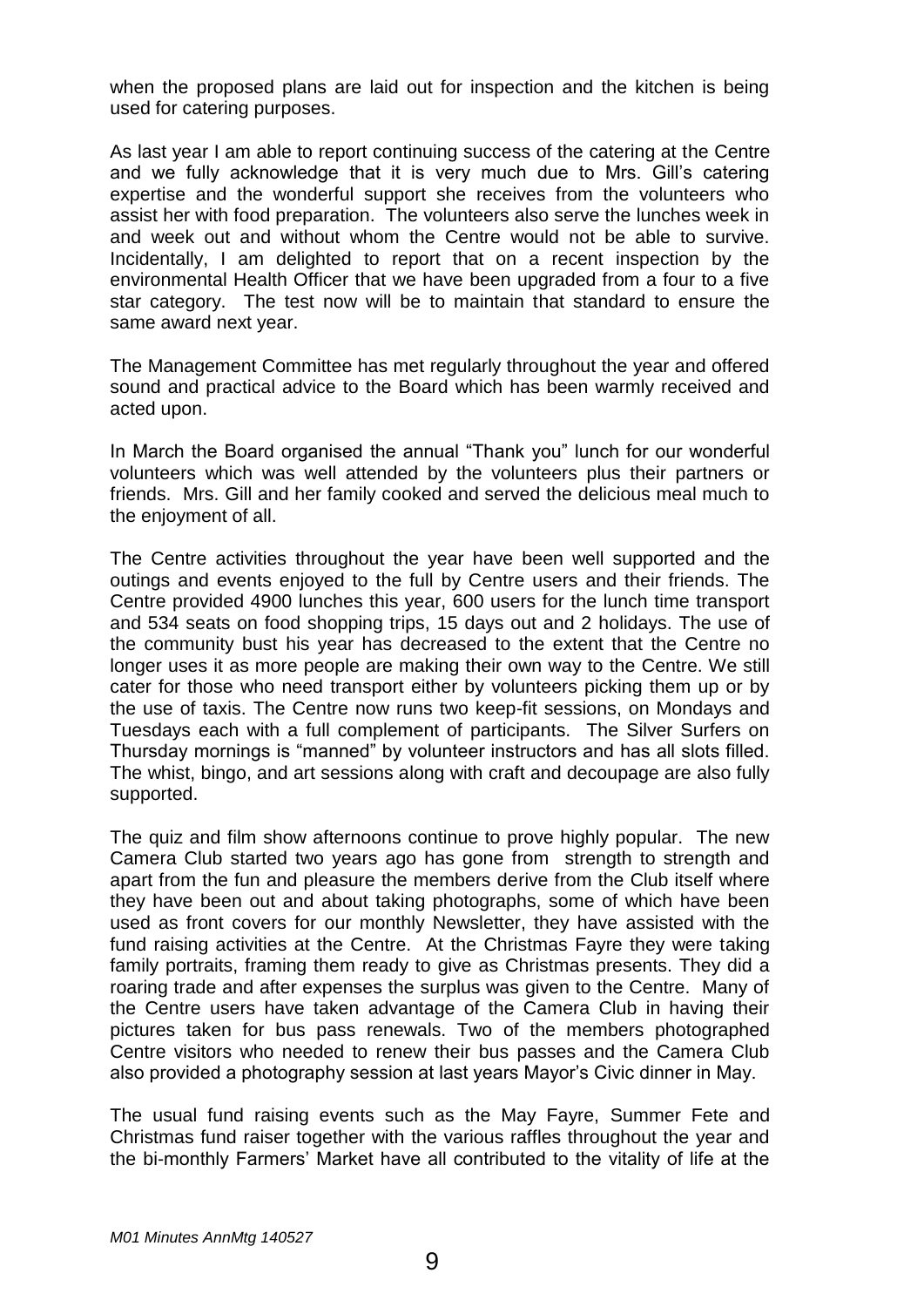Centre. All these activities have increased not only the income but raised the profile of the Centre and what it can offer to older people in Sawbridgeworth.

The visiting Chiropodist delivered 450 treatments this year, the Hearing Aid Specialist has attended the Centre on a regular basis and their professional expertise is very much appreciated by the people they serve. This year we have had to ask those using the Hearing Aid facility for a small contribution of 50p per visit to help cover some of the cost associated with running the Centre. The Centre Manager is continually looking to see where new activities might be introduced for the benefit of the Centre users.

In January the Centre held a special celebration lunch to commemorate twenty years since its launch. The lunch at the Hunters' Meet at Hatfield Heath was delicious and we were pleased to have the County Councillor Roger Beeching and his wife Jean enjoying the occasion with us. The function was a huge success and attended by nearly hundred of the regular users of the Centre.

The Centre has received regular press coverage over the twelve months giving a positive picture of a Centre for older people being active, leading fulfilled lives and enjoying themselves with much of this attributable to our present and former Managers with their vision for engaging older people in a proactive role.

The Board wishes to acknowledge with grateful thanks the valuable contribution of the volunteers who give over 200 volunteer "man" hours per month to the running of the Centre and without whose willing help the Centre would not be the vibrant and happy place it is today. The Board would also wish to place on record its thanks for the efforts of all staff who provided a friendly and welcoming environment for all visitors and users of the Hailey Centre throughout the period of this report.

Angela Alder Chairman of the Board of Trustees April 2014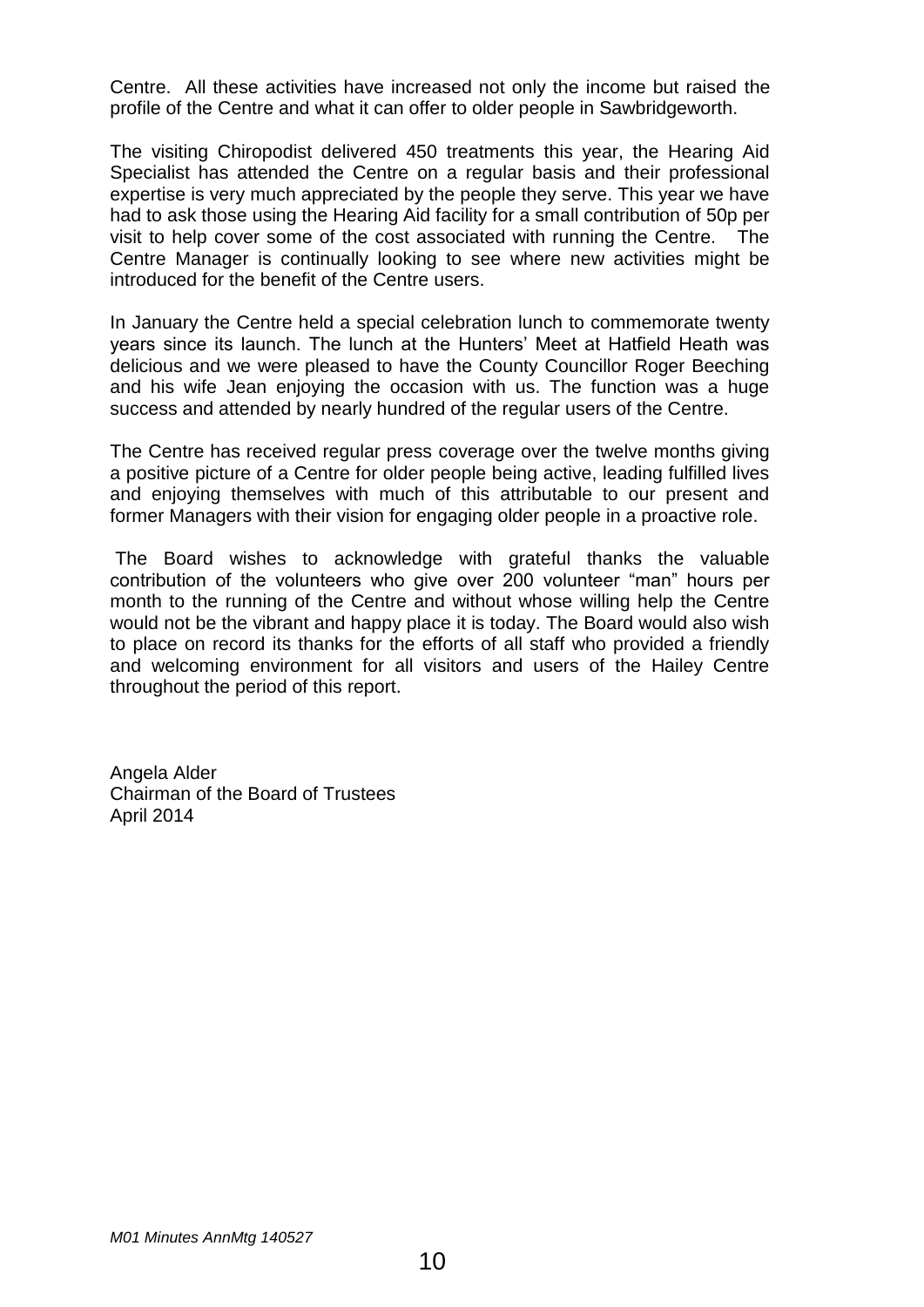## **SAWBRIDGEWORTH YOUNG PEOPLE'S RECREATIONAL CENTRE MENAGEMENT COMMITTEE (Charity Number 302466)**

## **REPORT FOR THE YEAR 2013/14**

**Objects and Powers**

**The purpose of the Centre is to help and educate the children and young people of Sawbridgeworth through their leisure time activities so to develop their physical, mental and spiritual capacities that they may grow to full maturity as individuals and as members of society and that their conditions of life may be improved.**

The Management Committee met on four occasions during the period covered by this report and has dealt with matters relating to the efficient running of the Centre.

The Management Committee consists of the following individuals

Cllr. D. Filler – Chairman (Appointed May 2012) ) Town Cllr. Mrs. A. Alder – Hon. Secretary and Vice Chair ) Council Cllr. T. Reeks ) Appointees Cllr. B. Rochester **1988** (Resigned July Cllr. Mrs. R. Buckmaster )Appointed

2013

Mr. R. Alder – Hon. Treasurer (and a set of the subset of the subset of the set of the set of the set of the s Mrs. G. Hawkins (a) a set of the South of the Mrs. J. Kenny (a) a set of the Mrs. J. Kenny (a) a set of the Mrs. J. Kenny (a) a set of the Mrs. J. Kenny (a) a set of the Mrs. J. Kenny (a) a set of the Mrs. J. Kenny (a) a s Mrs. J. Kenny Mr. C. Lynch P.C. Ray Larcombe

September 2013

Mrs. L. Dale – Centre Manager attends all Management Committee Meetings, manages the hall bookings, deals with problems, oversees the cleaning and sends out the invoices. She is paid a small honorarium.

The High Wych Pre-school Nursery continue to hire the Centre from Monday to Friday during school term time. The Management Committee is delighted to report that the Pre-school Nursery in its Ofsted report was categorised as Excellent.

The Management Committee is pleased to record the high level of hiring of the Centre which enables the Committee to finance additional facilities.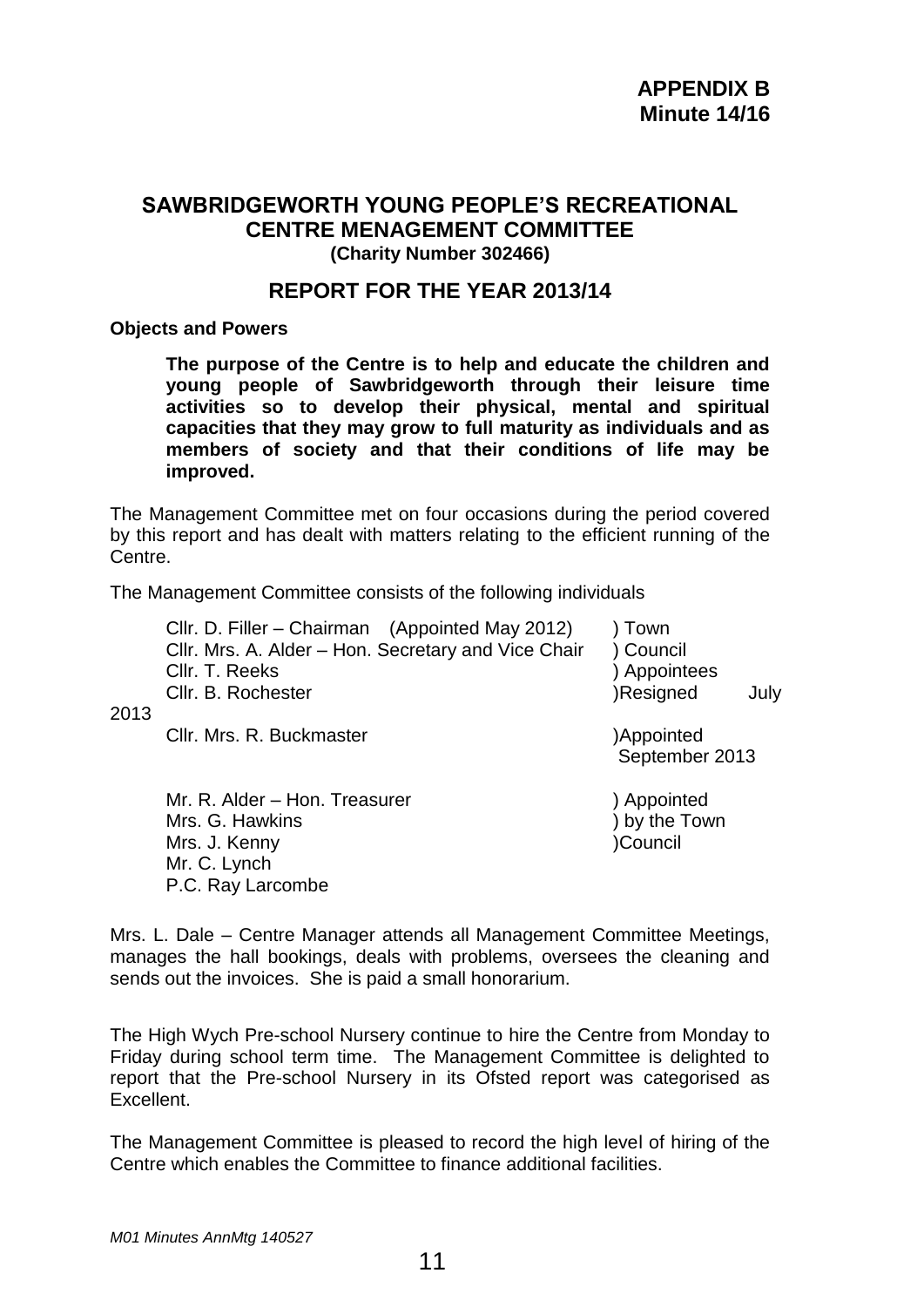Last year the Management Committee refurbished the kitchen area with new cupboards and work tops. The next major refurbishment is replacement of the floor in the hall and stairwell as it has become cracked in places. It is the intention to apply for grants for this work to be done and to match it to the new floor in the entrance hall, kitchen and toilet areas which was replaced with new composition flooring last year. The life expectancy of the existing floor covering is only ten years and the Centre is over eighteen years old. The hall and stair well have been redecorated during this year from the Centre's own resources.

The plan to alter the current changing rooms into a large workshop space has been on hold for some time, however, it is hoped to make some progress towards adapting this area during the coming year. The Management Committee will be having discussions on the various options open to them for better utilisation of this space.

We have again suffered vandalism this year and it is a troubling symptom of the times and needs constant vigilance on our part. Litter is another ongoing problem which despite providing additional litter bins is a continuing battle to keep the field clean.

We were pleased to accede to the request from the Town Council to provide parking spaces for the Town's busses and we were also delighted with the installation of cameras to ensure any anti social behaviour was recorded. Firm action will be taken by the Committee against any one committing an offence.

The Summer Play Scheme was fully booked for every session and waas again was well supported. The summer scheme will take place this year and at £5 per child per session. We have kept the daily charge at the same rate so that our local children can benefit from a safe and secure well run play scheme so that parents can have full confidence when sending their children to attend a professionally managed scheme.

The play equipment has been well maintained throughout the year and we are grateful for the regular inspection and litter picks carried out by the Town Ranger. The junior section of Sawbridgeworth Town Football Club continue to play regular football matches on the field which we are pleased to encourage as part of keeping our young people fit and healthy with regular physical activity. The Management Committee intend to upgrade the equipment in the small children's gated area by laying down a concrete area with road and hop scotch designs to encourage eye coordination. We also hope to install a small round about for the younger children to play on.

The standard of cleaning in the hall, kitchen, toilets and other areas has been well maintained thanks to Mrs. Dale the Centre Manager.

In conclusion the Management Committee wishes to record its grateful thanks to the Town Council for the generous grant and especially for the allocation of funding for the Play Scheme.

**Derek Filler Chairman April 2014**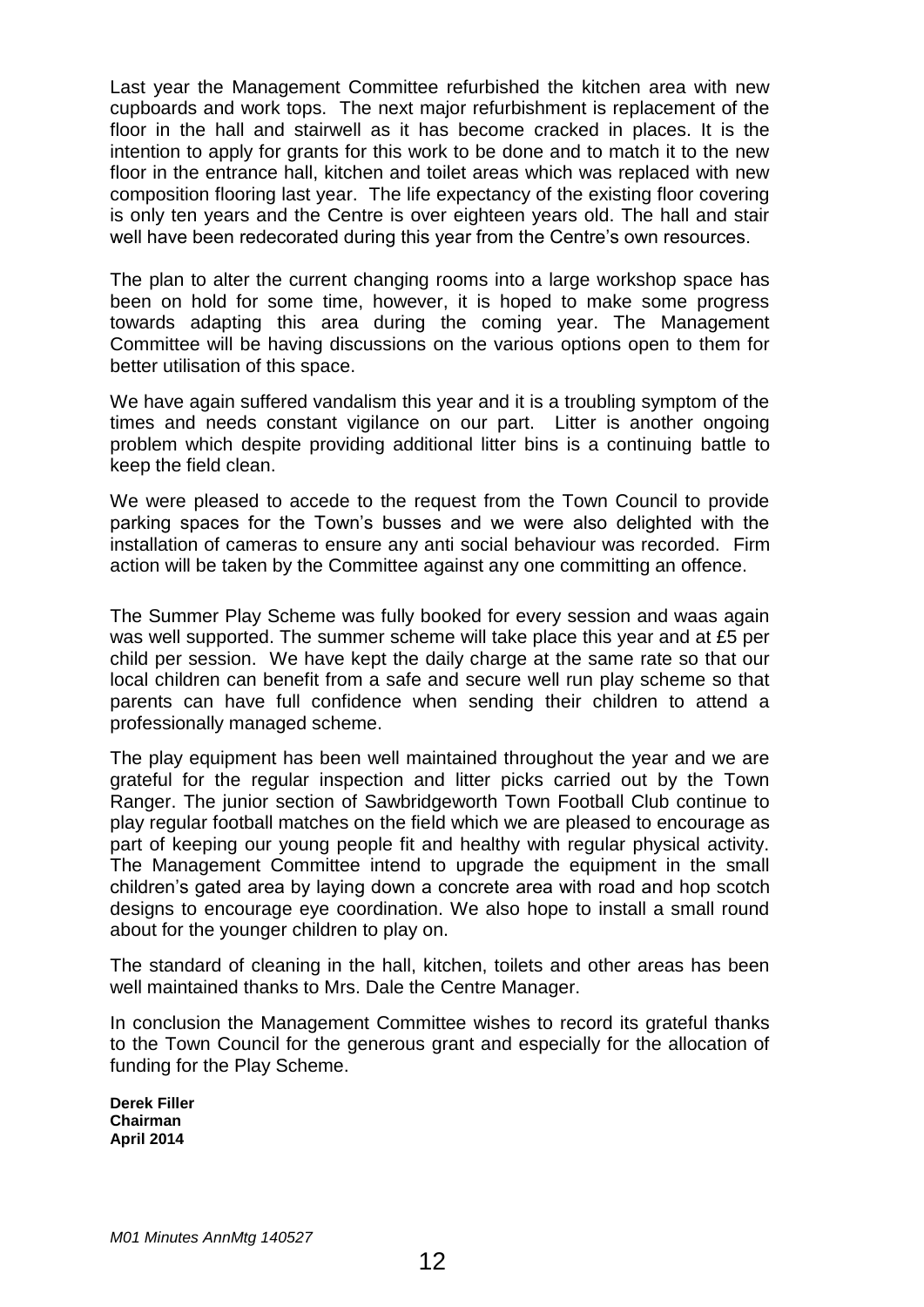# **Committee Structure & Members 2014/15**



**\*** In addition the mayor (EB) and deputy mayor (BH) may sit on any committee and rank *pari passu* with other members.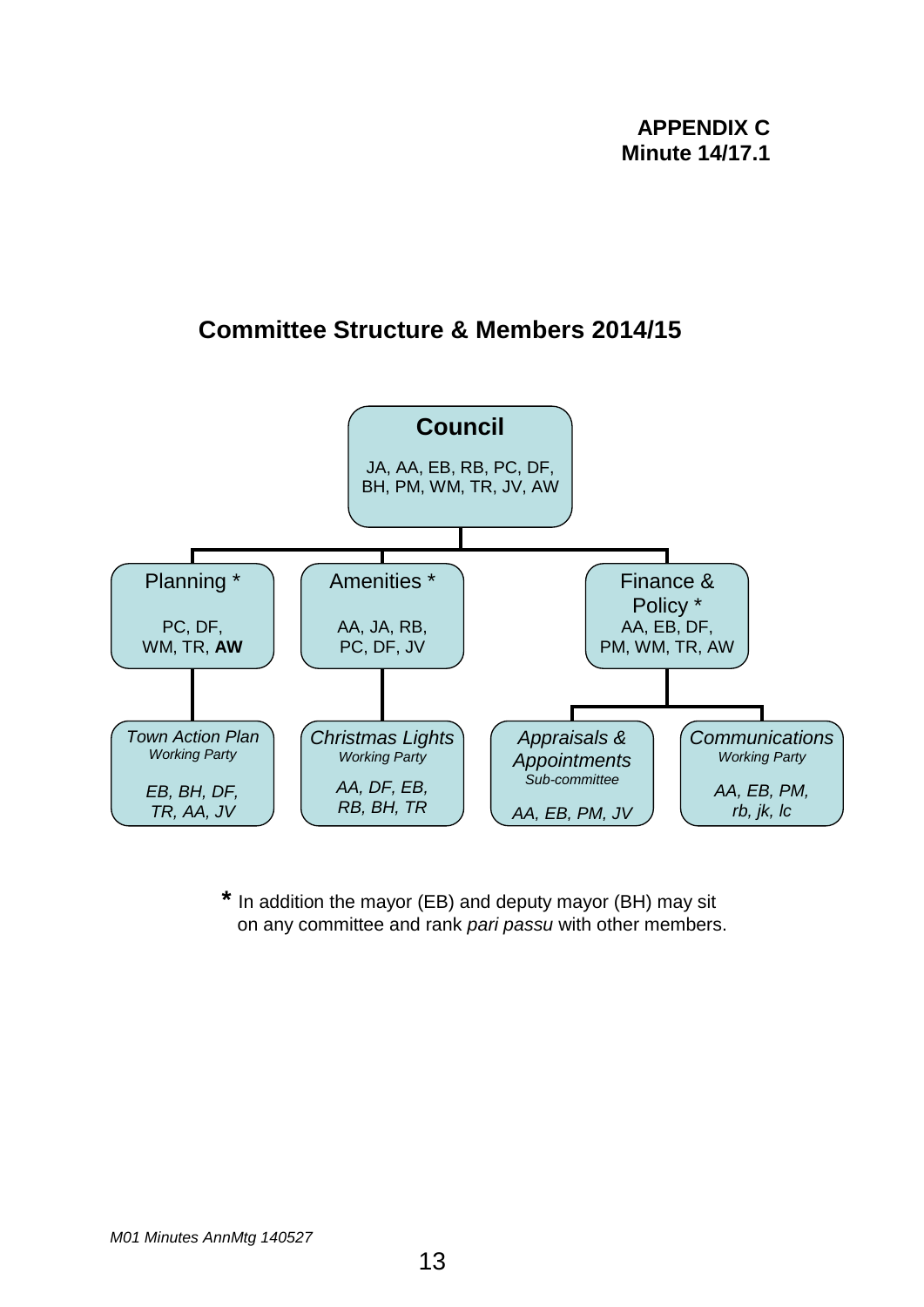## **Committees, Sub Committees and Working Party Members 2014/15**

#### **Planning Committee**

- **Cllr Coysten**
- **Cllr Filler**
- **•** Cllr Mortimer
- **-** Cllr Wincott
- Cllr Reeks

#### **Town Action Plan Working Party**

- Cllr Alder
- Cllr Buckmaster
- Cllr Reeks
- Cllr Filler
- Cllr Hodges
- Cllr Vincent

#### **Amenities Committee**

- Cllr Adams
- Cllr Alder
- Cllr R Buckmaster
- Cllr Coysten
- Cllr Filler
- Cllr Vincent

#### **Christmas Lights Working Party**

- Cllr Alder
- Cllr E Buckmaster
- Cllr R Buckmaster
- Cllr Filler
- Cllr Hodges
- Cllr Reeks

#### **Finance & Policy Committee**

- **•** Cllr Alder
- Cllr Buckmaster
- Cllr Filler
- Cllr Mitchell
- Cllr Mortimer
- Cllr Reeks
- Cllr Wincott

#### **Appraisals & Appointments Sub Committee**

- Cllr Alder
- Cllr Buckmaster
- Cllr Mitchell
- Cllr Vincent

#### **Communications Working Party**

- Cllr Alder
- Cllr E Buckmaster
- Cllr Mitchell

**\*** In addition the mayor (EB) and deputy mayor (BH) may sit on any committee and rank *pari passu* with other members.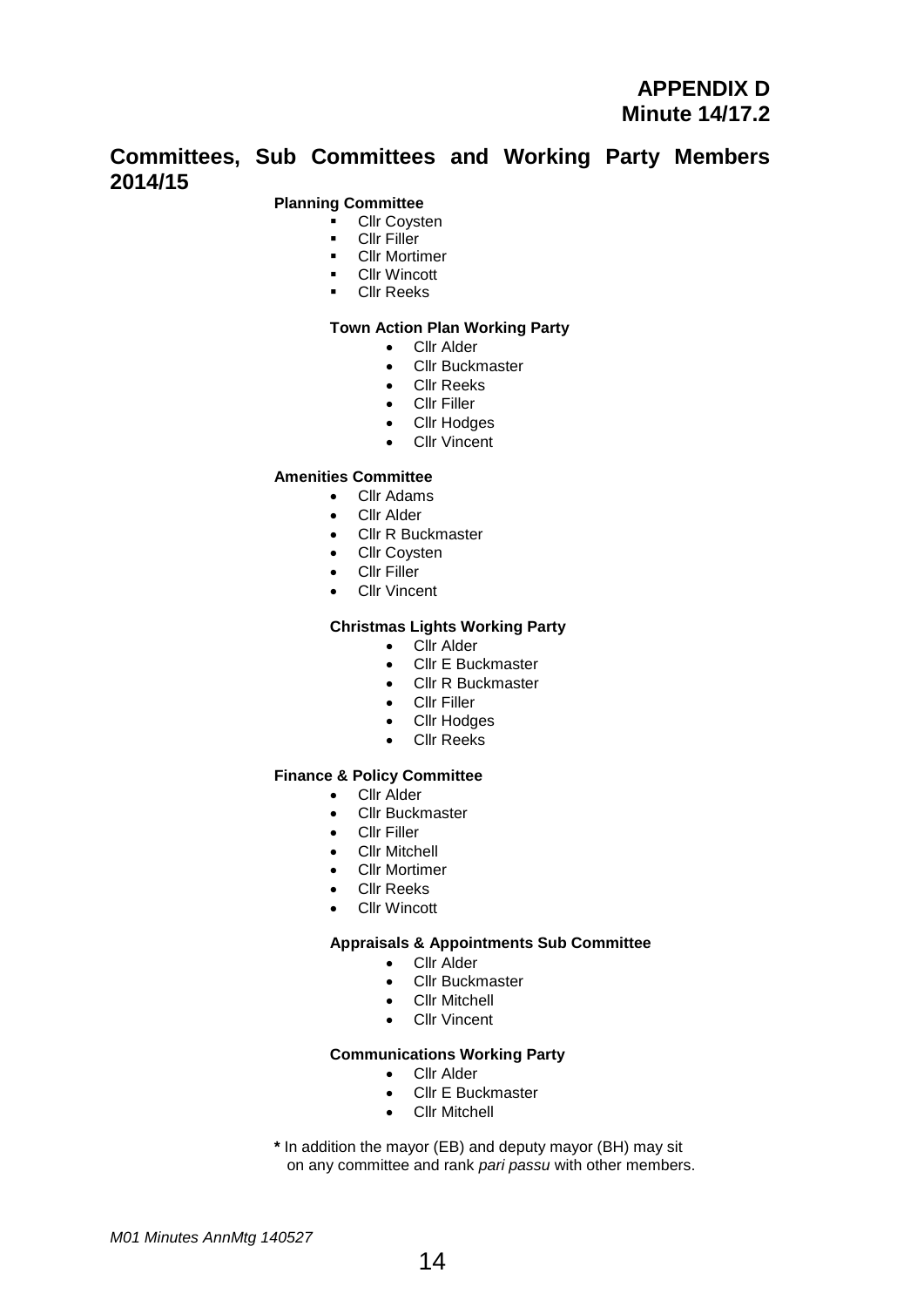# **Champions in 2014/15**

#### o **Allotments**

**-** Cllr E Buckmaster

#### o **Cemetery**

**-** Cllr Vincent

#### o **Footpaths & Open Spaces**

**Cllr Reeks** 

#### o **Floral Displays / Planters**

**-** Cllr Coysten

### o **Young People**

**Cllr** Reeks

#### o **Town Action Plan Monitoring**

**-** Cllr Vincent

#### o **Emergency Plan**

**Cllr** Hodges

#### o **Farmer's Market**

**Cllr R Buckmaster** 

#### o **Memorial Hall**

**-** Cllr Wincott

### o **Transport/ Community Buses**

**Clir Filler** 

### o **Economic Development**

**Cllr Alder** 

### o **Communications**

**Mayor and Clerk** 

#### o **Crime and Disorder**

• Cllr Adams (deputy Cllr Mitchell)

#### o **Recreation Areas / Skate park**

**Cllr Reeks** 

#### o **Remembrance Day**

**Cllrs Hodges and Reeks** 

# o **Rivers Heritage Site and Orchard**

**Cllr E Buckmaster**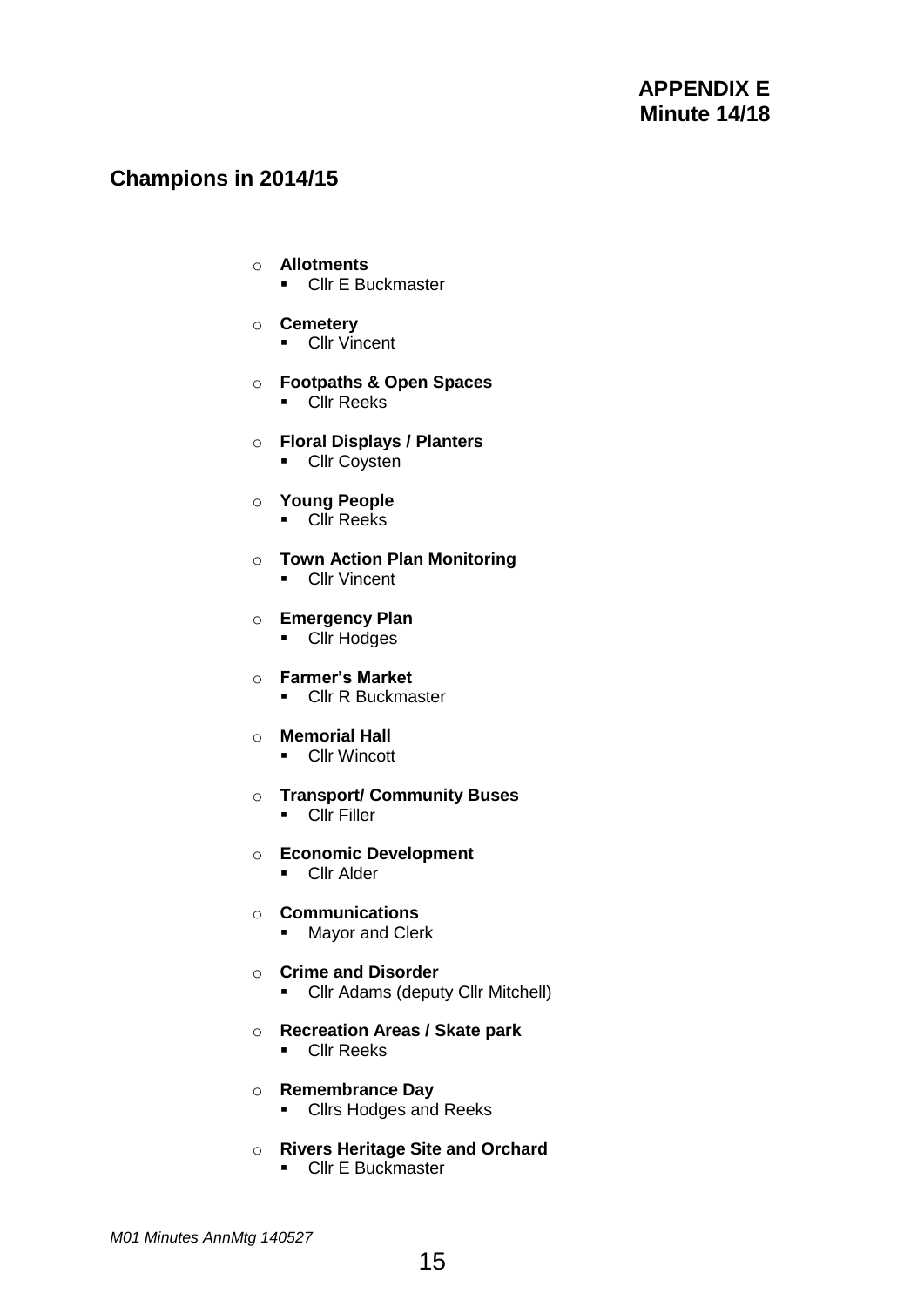# **REPRESENTATIVES**

#### o **Citizen's Advice Bureau**

- **-** Cllr Coysten
- $\blacksquare$ o **C.P.R.E.**
	- **Cllr E Buckmaster**
- o **Fawbert and Barnard Educational Foundation** 
	- **-** Harlow Cllr Wincott
	- **Sawbridgeworth Cllr Vincent**
- o **HAPTC**
	- **Cllr Alder**
- o **Hailey Centre**
	- **Cllr Alder**
	- **Cllr Buckmaster**
	- **Cllr Coysten**
	- **Cllr Mitchell**
- o **Isabel Hospice**
	- **Mayor is ex-officio Patron**

#### o **Mann Memorial Cottages**

- **Cllr Vincent**
- **-** Cllr Coysten

#### o **Pishiobury Park Liaison Group**

- **Cllr Vincent**
- o **Sawbridgeworth Memorial Hall Trust**
	- **-** Cllr Wincott
- o **Sawbridgeworth Sports Association**
	- **-** Cllr Hodges
- o **Sawbridgeworth Town Twinning Association**
	- **The Mayor**
- o **Sawbridgeworth Trust** 
	- Cllr J Vincent
	- **-** Cllr A Alder

#### o **Sawbridgeworth Young Peoples Recreation Centre**

- Cllr Alder<br>• Cllr R Bud
- Cllr R Buckmaster
- Cllr Filler as Chairman
- **Cllr Reeks**

#### o **Sawbridgeworth & District Council for Voluntary Service**

- **Cllr Coysten**
- **Cllr Vincent**
- o **Stop Harlow North**
	- **EXECULTE** Buckmaster
	- **Cllr Alder**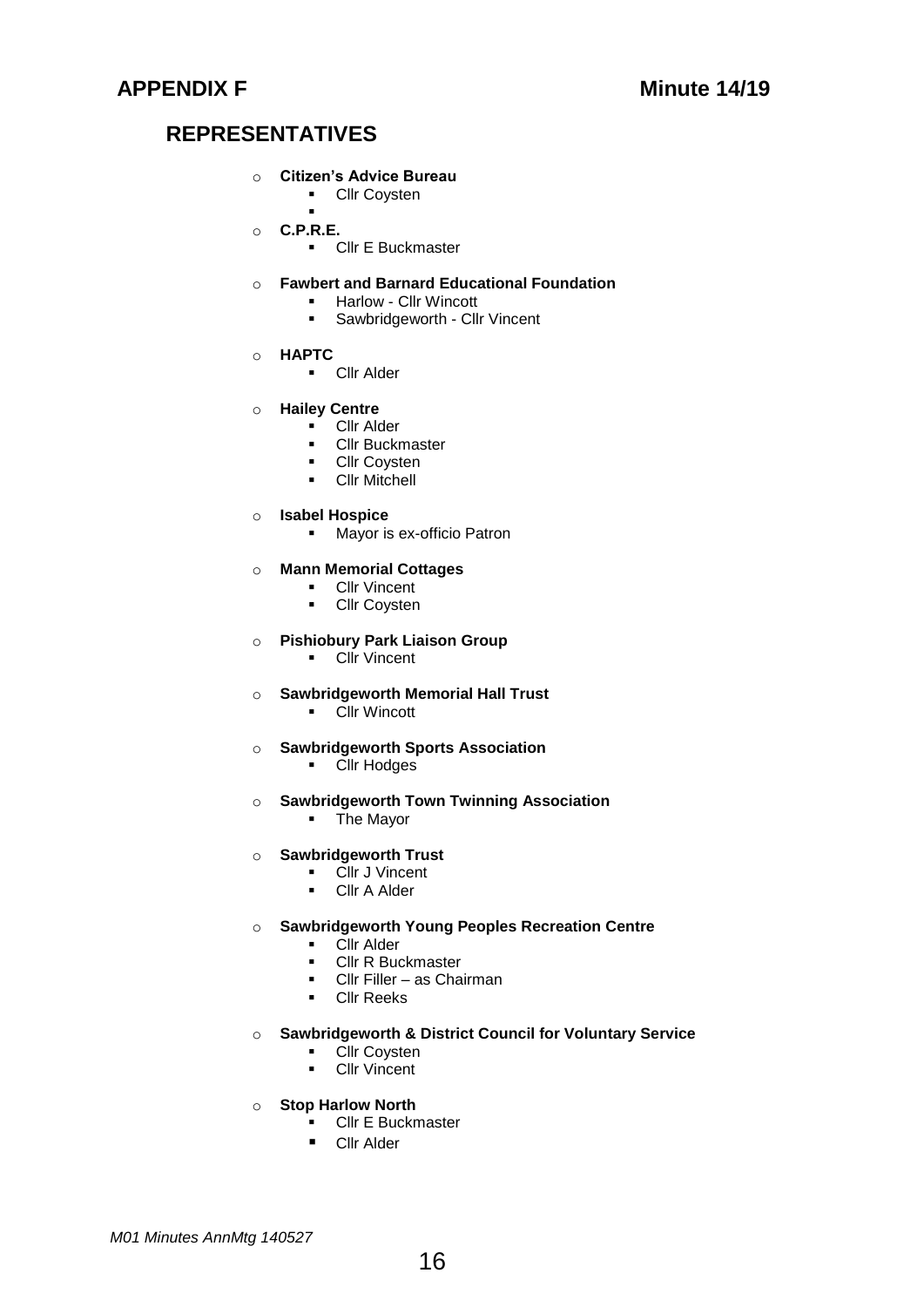# **SUBSCRIPTIONS**

|           |                                                          | <b>Resolved</b><br>2014/15 |
|-----------|----------------------------------------------------------|----------------------------|
|           | <b>Clerks &amp; Councils Direct</b>                      | 12.00                      |
|           | Council for the Protection of Rural England<br>(CPRE)    | 45.00                      |
|           | • Hertfordshire Association of Parish and Town           | 1,425.00                   |
|           | Councils (HAPTC)<br>• Open Spaces Society (Direct Debit) | 45.00                      |
|           | Society of Local Council Clerks (SLCC)                   | 330.00                     |
|           | Stop Harlow North.                                       | 100.00                     |
| $\bullet$ | Institute of Local Council Management                    | 60.00                      |
|           | <b>Stop Stansted Expansion</b>                           | 50.00                      |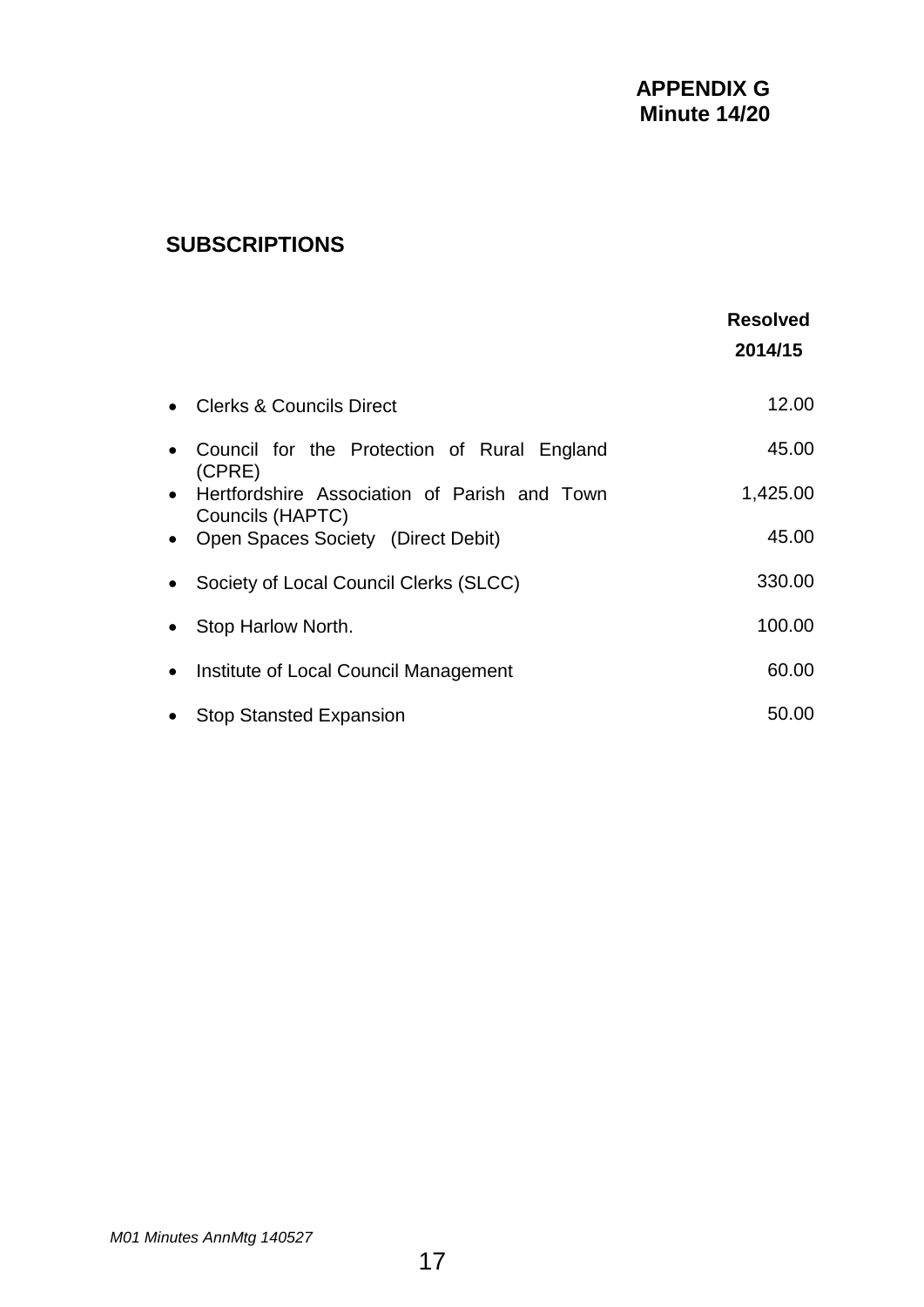

# Sawbridgeworth Town Council

| <b>Month</b> | <b>Council</b> | <b>Planning</b><br><b>Cttee</b> | <b>Finance</b><br>& Policy<br><b>Cttee</b> | <b>Amenities</b><br><b>Cttee</b> | <b>Annual</b><br>Town<br><b>Meeting</b> | Ann Mtg<br><b>of</b><br><b>Council</b> |
|--------------|----------------|---------------------------------|--------------------------------------------|----------------------------------|-----------------------------------------|----------------------------------------|
| May          |                | 12, Tue 27                      |                                            | 12                               |                                         | Tue 27                                 |
| Jun          | 30             | 09, 30                          | 09                                         |                                  |                                         |                                        |
| Jul          | 28             | 07, 28                          |                                            | 07                               |                                         |                                        |
| Aug          |                |                                 |                                            |                                  |                                         |                                        |
| Sep          | 01, 29         | 01, 15, 29                      | 15                                         |                                  |                                         |                                        |
| Oct          | 27             | 13, 27                          |                                            | 13                               |                                         |                                        |
| Nov          | 24             | 10, 24                          | 03<br>Appr'sls                             |                                  |                                         |                                        |
| <b>Dec</b>   |                | 08                              | 08                                         |                                  |                                         |                                        |
| 2015<br>Jan  | 05, 26         | 05, 26                          |                                            |                                  |                                         |                                        |
| Feb          | 23             | 09, 23                          |                                            | 09                               |                                         |                                        |
| Mar          | 30             | 09, 30                          | 09                                         |                                  |                                         |                                        |
| Apr          | 27             | 13, 27                          |                                            |                                  | 13                                      |                                        |
| May          |                | 18                              |                                            |                                  |                                         | 18                                     |
| Jun          | 22             | 08, 22                          | 08                                         |                                  |                                         |                                        |

# **Schedule of Council Meetings 2014/15**

Unless otherwise stated:

- All meetings are on a Monday (unless otherwise stated)
- Meetings commence at 7.30pm
- Planning Committees follow on from full meetings of the Council but precede any other meetings on the same date
- Sub Committees and Working Parties (Town Action Plan, Christmas Lights, Appraisals and Accommodation) meet as and when needed and advised to members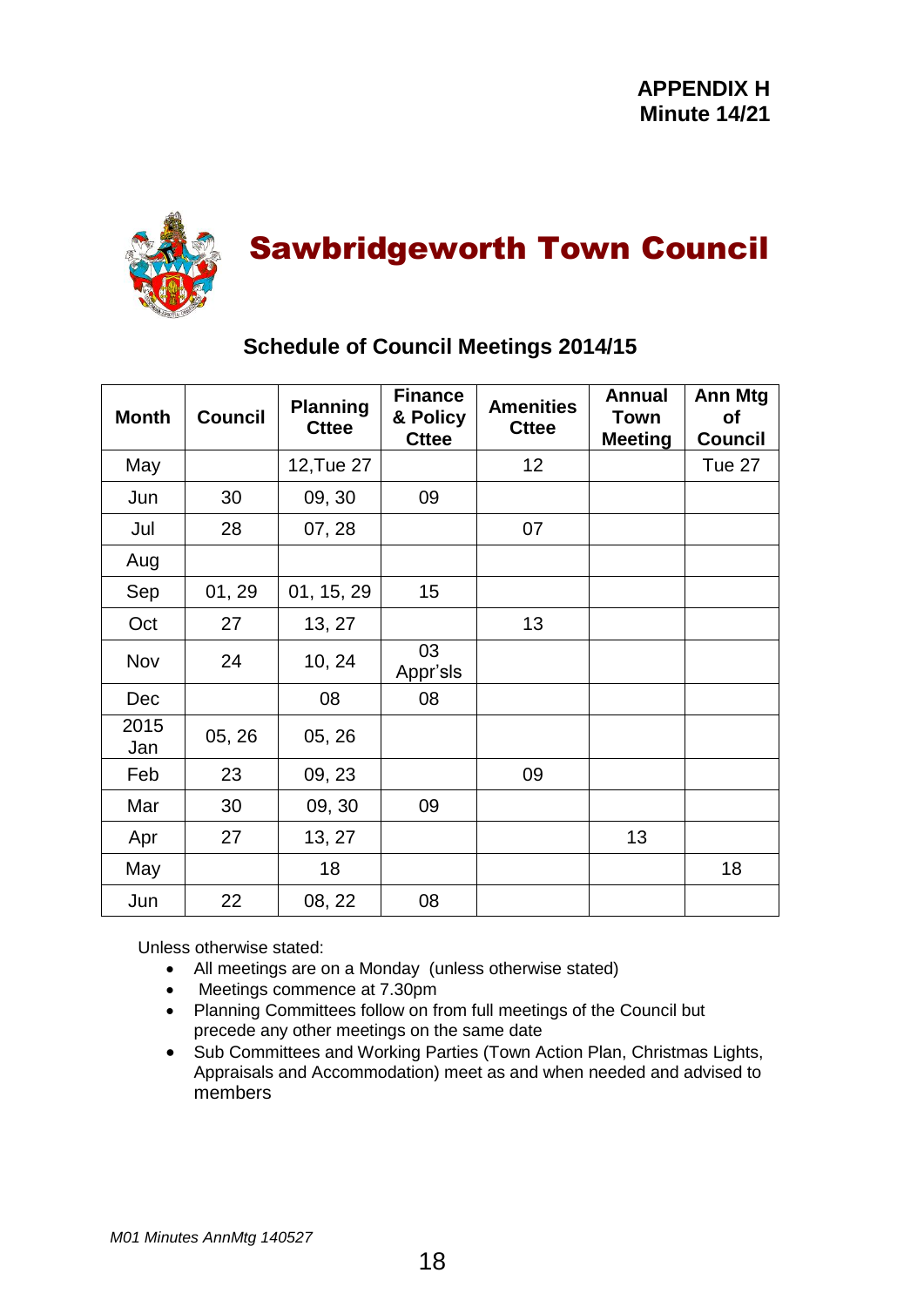#### **RIVERS NURSERY SITE AND ORCHARD GROUP**

A complaint has been made by Mr Joseph Fitzgerald relating to the announcement of the cessation of public activities by the RNSOG. The text of the complaint and the response by the mayor are reproduced below for the record

For the sake of clarity:

1) The comment concerning the authorship of the public statement was an observation based purely on the style of the announcement and not intended to reflect in any way on:

- a) the decision itself
- b) the process by which the decision was made
- c) any individuals part in the decision
- d) the competencies of any individual

Mr Fitzgerald has also asserted that the construction of the announcement was a group effort and this is accepted and acknowledged by us

2) The reference to "31 March; constitution of RNSOB suspended". This should have read "RNSOG suspended" and referred purely to RNSOG's own announcement in relation to the cessation of all activities from 31st March followed by dissolution of the fully constituted group. It did not intend to suggest any intentions or attitude on the part of the Town Council in relation to the announced dissolution.

3) Sawbridgeworth Town Council does not lay claim to any assets of RNSOG either physical or on-line, nor does it have any intention to control or take title of any assets.

We understand from Mr Fitzgerald that RNSOG has 'already circulated a statement to all the regular workers and supporters of the orchard, wishing success to the emerging group.'

Councillor Eric Buckmaster Sawbridgeworth Town Council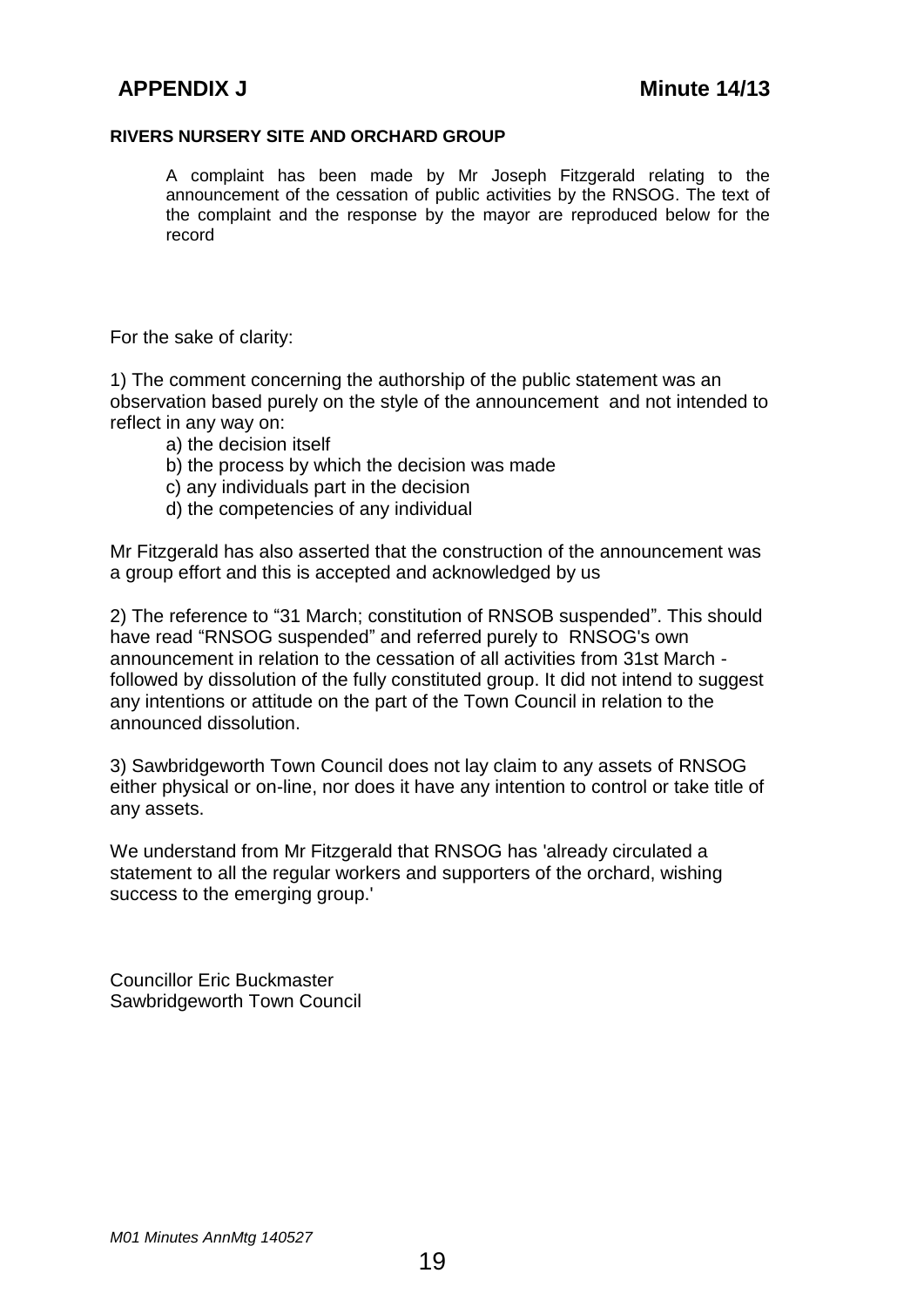Buckmaster to Fitzgerald 08 May 2014, at 23:38

### **Subject: Complaint**

Dear Mr Fitzgerald, Assistant Chair, Rivers Nursery Site & Orchard Group.

Thank you for writing to me as agreed following our telephone conversation on Tuesday 6th May.

With regard to your request for a correction addendum to the minutes of the council of 31st of March I have to inform you that these have already been approved as a correct record of what was said at the meeting. What was discussed is a matter of record and that cannot be changed. However your disputation of some elements of fact, as you see it, can be noted at the next meeting and we can keep a record of your email below for public perusal either on-line or for the purposes of Freedom of Information requests by members of the public. I have copied in the Town clerk who will ensure that all members are made aware. Wider distribution of your letter will have to be undertaken by you, however if you give me permission to do so I shall be happy to pass on your letter to the local press.

My assumption that you were the main author of the announcement was based on the style however I made no claim that the decision was solely yours and I do not require any evidence from you to that effect. Any discussion at the Town Council meeting of 31st March was based on information available at the time but I acknowledge your concerns and I am grateful for your contributions/qualifications/corrections below.

I , in turn, have some questions of you. I am interested to know whether or not all committee members were aware of my email to you on 27th of January informing you that the Town Council had budgeted £2000 direct funding for maintenance activities on the Orchard for the current fiscal year 2014/2015? Would you please confirm that for me? I received an acknowledgement from you and Kate Yarnold in the name of RNSOG on 3rd February 2014.

Finally I am happy to report to you that a launch meeting for a new group of volunteers has now taken place and is up and running with a steering committee.

I hope you will join me in wishing the new organisation every success for the future.

Regards and thanks

**Eric** 

Councillor Eric Buckmaster Sawbridgeworth Town Council Tel 07578 170303

*M01 Minutes AnnMtg 140527*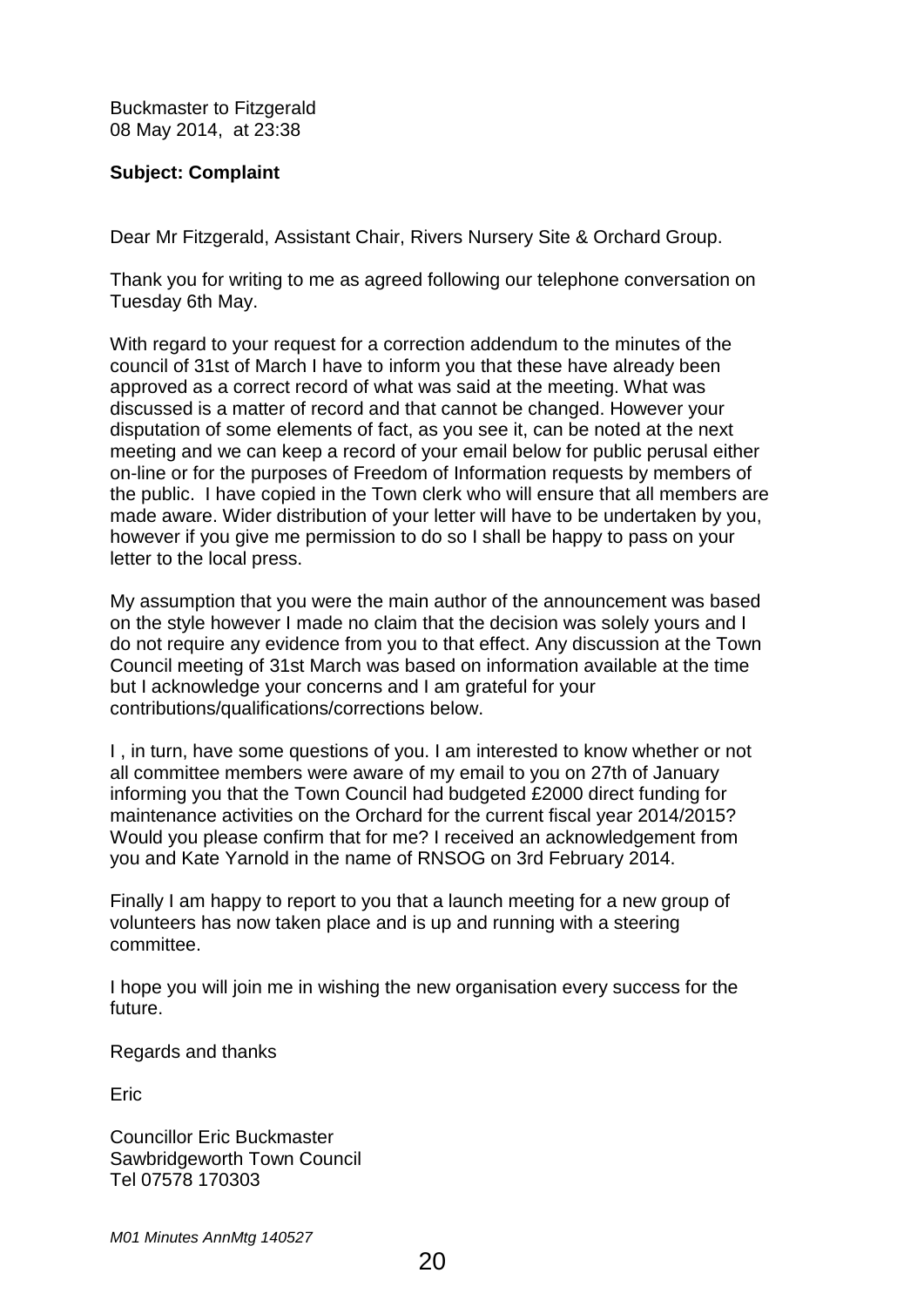Fitzgerald to Buckmaster 07 May 2014, at 06:44

### **Subject: Complaint**

Dear Cllr Eric Buckmaster.

Following our telephone conversation earlier I now write to you to confirm the details of the erroneous details, pure fabrications and the offensive nature of material relating to decisions taken by and reflecting on members of the Rivers Nursery Site & Orchard Group, recorded within the Minutes of the Sawbridgeworth Town Council Meeting for March 31st 2014 and now in the public domain,

1. I require an apology for the offence and harm caused by these wildly inaccurate statements by both yourself and Officers of the Town Council who made them.

2. I request that you read out a statement to this effect at the next meeting of the Town Council at the end of the month.

3. I request that you publish a correction addendum to those Minutes of the 31st of March and place it with all existing records of those Minutes both in print ,online, in libraries and wherever Minutes are held for public perusal.

The meeting item follows with errors and fabrications numbered and highlighted.

SAWBRIDGEWORTH TOWN COUNCIL MEETING OF THE TOWN COUNCIL

Minutes of the Meeting of Sawbridgeworth Town Council held at the Council Offices, Sayesbury Manor, Bell Street, Sawbridgeworth at 7.30 pm on Monday 31 March 2014.

Those present Cllr Angela Alder Cllr Eric Buckmaster Cllr Barry Hodges Cllr Ruth Buckmaster Cllr Peter Mitchell Cllr Tom Reeks Cllr Will Mortimer (from 20:30) Cllr Derek Filler Cllr Andrew Wincott In attendance:

2 members of the public Cty Cllr Roger Beeching Michael Jarvis – H&E Observer R Bowran - Town Clerk Mrs J Kenny – Town Projects Manager

Item 13/142 Town Clerk's Report.

•Rivers Nursery Site Orchard Group We have been advised, late on 24 March, that the RNSOG (\* 1 ) will cease to operate with effect from 31 March 2014.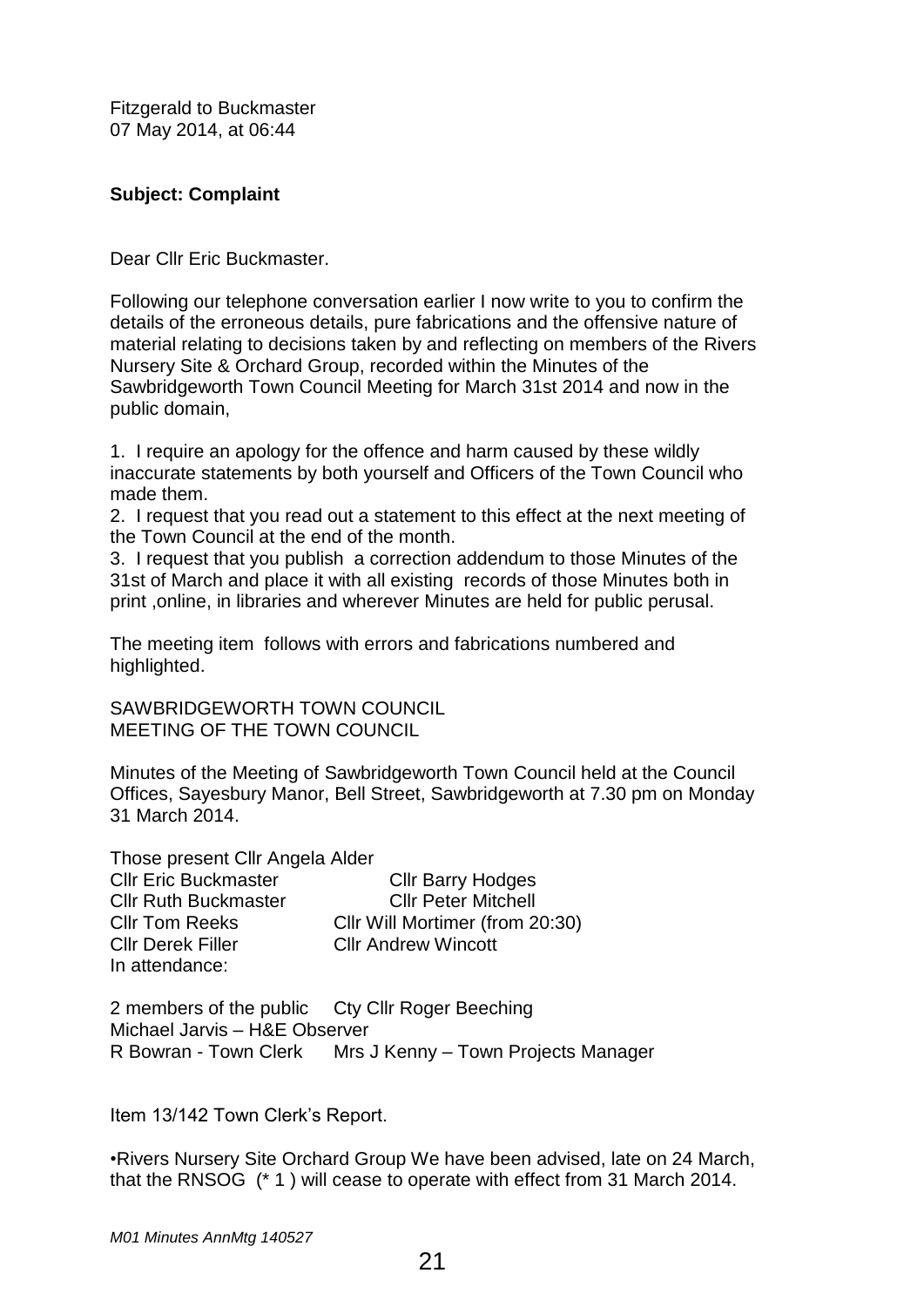We are working with EHDC to ensure that this site of significance and the knowledge and records that have been accumulated do not get dissipated.

Statement by Sawbridgeworth Town Council: Cllr E Buckmaster: The announcement of the dissolution of the Rivers Nursery and Orchard Group arrived at our in-boxes at 11:15 last Monday evening. (\* 2 ) The statement was from Kate Yarnold however from the tone and motivation of the letter it is likely that Joseph Fitzgerald was the main author. The first thing we should do is to thank Kate Yarnold for her years of hard work and dedication to the group. The group was actually very successful and involved a wide section of the community. However, as we have seen in other circumstances, it can sometimes prove very difficult to sustain a committee without the certainty of being able to hand over to a successor. It also became clear to me that finance could be an issue which is why we included a sum for direct funding in our budget for the coming year.

The second thing I should like to say is that I'm absolutely sure that resolution proposed by Councillor Beeching and agreed by East Herts Council to open negotiations with the reverting land owner was made with the utmost sincerity and based on conditions of the time. However Thomas Rivers Ltd and Deville estates (\* 3 ) subsequently produced a brochure indicating the intention to develop the land. Nevertheless the possibility remains that should development be agreed at some point the Orchard itself could be ceded to the town to remain as an asset of the community

From last Tuesday morning officers and members of this council acted with the common purpose of ensuring that an active interest group remain in place and that as many of the assets as possible be secured. Rather than wait for residents to come to us we sought out key members of the former group. We now believe that we have a critical mass of supporters to form a new association. The group will decide on their own name but an early idea is that of Rivers Heritage Group. The Town Council will provide space on the website to include the substantial digital records that exists and we can also store any physical archives and tools that will be made available to the new group. A meeting has been arranged with the landowner for Wednesday to discuss the continued use of the site and we hope to arrange a launch of the new group here in the very near future. Executive members of East Herts council have been kept informed as has MP Mark Prisk who has offered his support.

As already mentioned some funding is in place and I feel that it is now time for the Town Council to take the lead to adopt the role of facilitator and critical friend to the Orchard Group. In order to cement the relationship I propose that each year the incumbent mayor takes on the additional role of champion to the orchard so that there can be no doubt as to how seriously we value this nationally important asset. Sawbridgeworth Town Council has a great record for showing its commitment to maintaining and improving the town's assets, as can be evidence previously by support for Leventhorpe Pool, the community bus service, the farmers market, the Memorial Hall, Sawbridgeworth Scouts, and the retailers by way of subsidised parking charges. The public can be assured that that the number one priority for officers and members of this council, in fulfilling their duties, is the support of the community.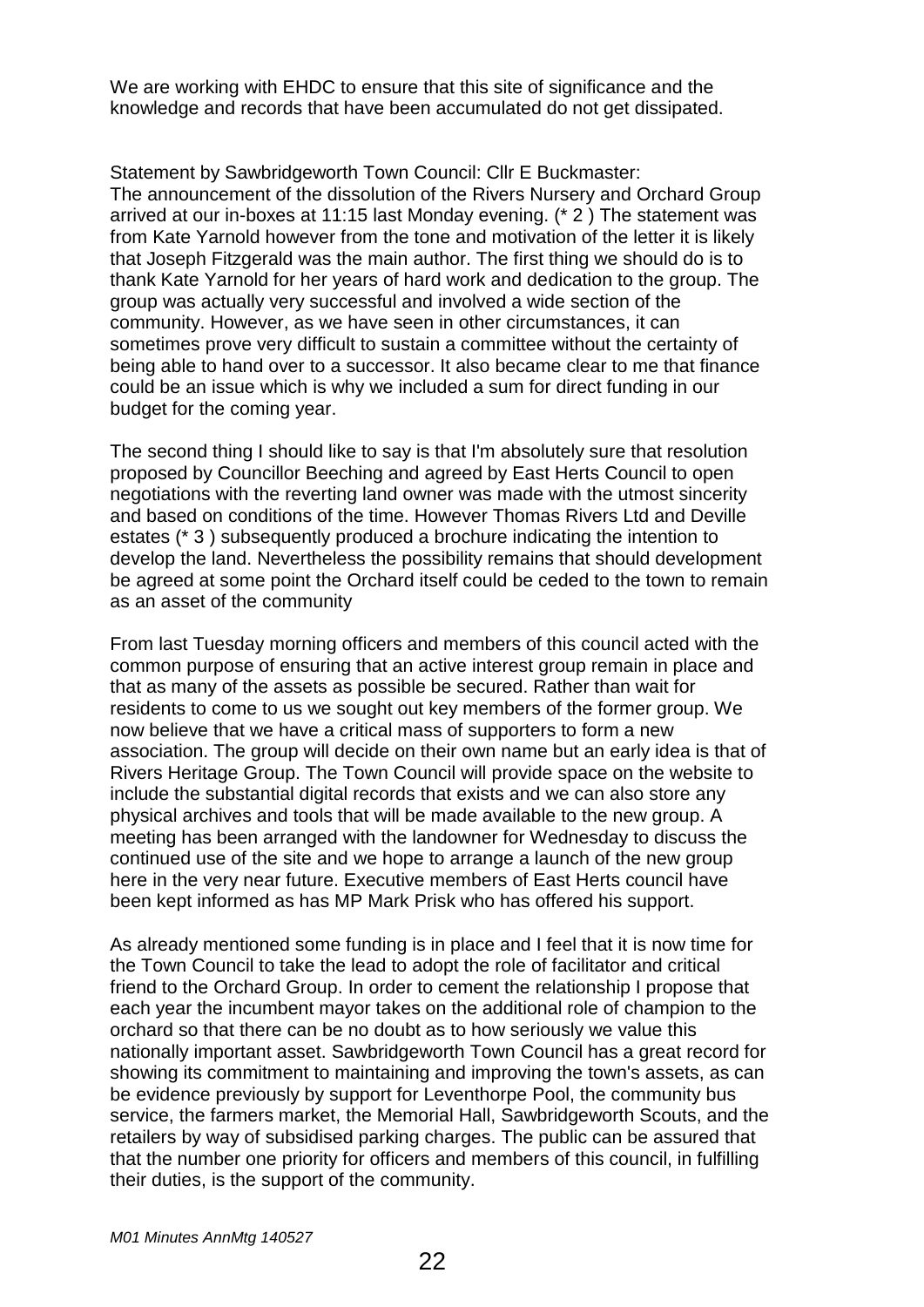Mrs Stephanie Newman commented that the Town Council's involvement was really appreciated – it is the home of the Conference Pear – the Orchard houses some really rare specimen trees.

Cllr Roger Beeching emphasised that this is a nationally important asset and is unique in many ways. Ownership of the land has changed several times over the years and there are legal difficulties with the land being bought back by EHDC.

The three District Councillors will put their weight behind achieving a resolution.

Mrs Joanne Kenny inserted a "Timeline" on events:

• (\* 4 ) 31 March; constitution of RNSOB suspended

• (\* 5 ) 01 April; collect assets (note that cupboards have now been locked by other parties).

• (\* 6 ) All committee members have been contacted and spoken to

• STC is acknowledged as a safe and secure place for holding the heritage assets

- STC will act as a facilitator
- (\*7 ) The website and data has been copied and secured
- A meeting to re-launch will be arranged imminently.

Corrections:

\*1. We stated that we were withdrawing from community activities on the site on 31st of March ..not ceasing to operate. We had discussed and agreed at our Committee meeting in February 2014 that finding a suitable home for the assets and archives could take many months and the group would only dissolve when all assets had been dispersed.

\*2. The announcement was signed by Kate Yarnold and myself as elected Officers of RNSOG. The outline announcement was constructed at our Committee meeting and suggestions and amendments were made by all Committee members before the announcement was made public. To infer that this was something that should be attributed to me is offensive and needs to be retracted. Evidence of the amendments and contributions to that announcement by all of our Committee members is on record and can be produced!

\*3. Other brochures for development proposals for the site were produced long before our petition to EHDC in Dec 2009 when EHDC gave its undertaking and to cite this as some sort of excuse for EHDC breaking its promise is factually incorrect.

\*4. The Constitution of RNSOG is not suspended as of 31st of March and SBW Town Council has no authority in this matter whatsoever, RNSOG has no affiliation to the Town Council and for any Officer to make this statement is not only erroneous and misleading but the Council is exceeding its powers.

\*5. Perhaps it would have been a basic courtesy to contact RNSOG Committee key holders directly to collect any assets but that did not happen and to add insult to injury the Officer suggests that 'cupboards have now been locked'